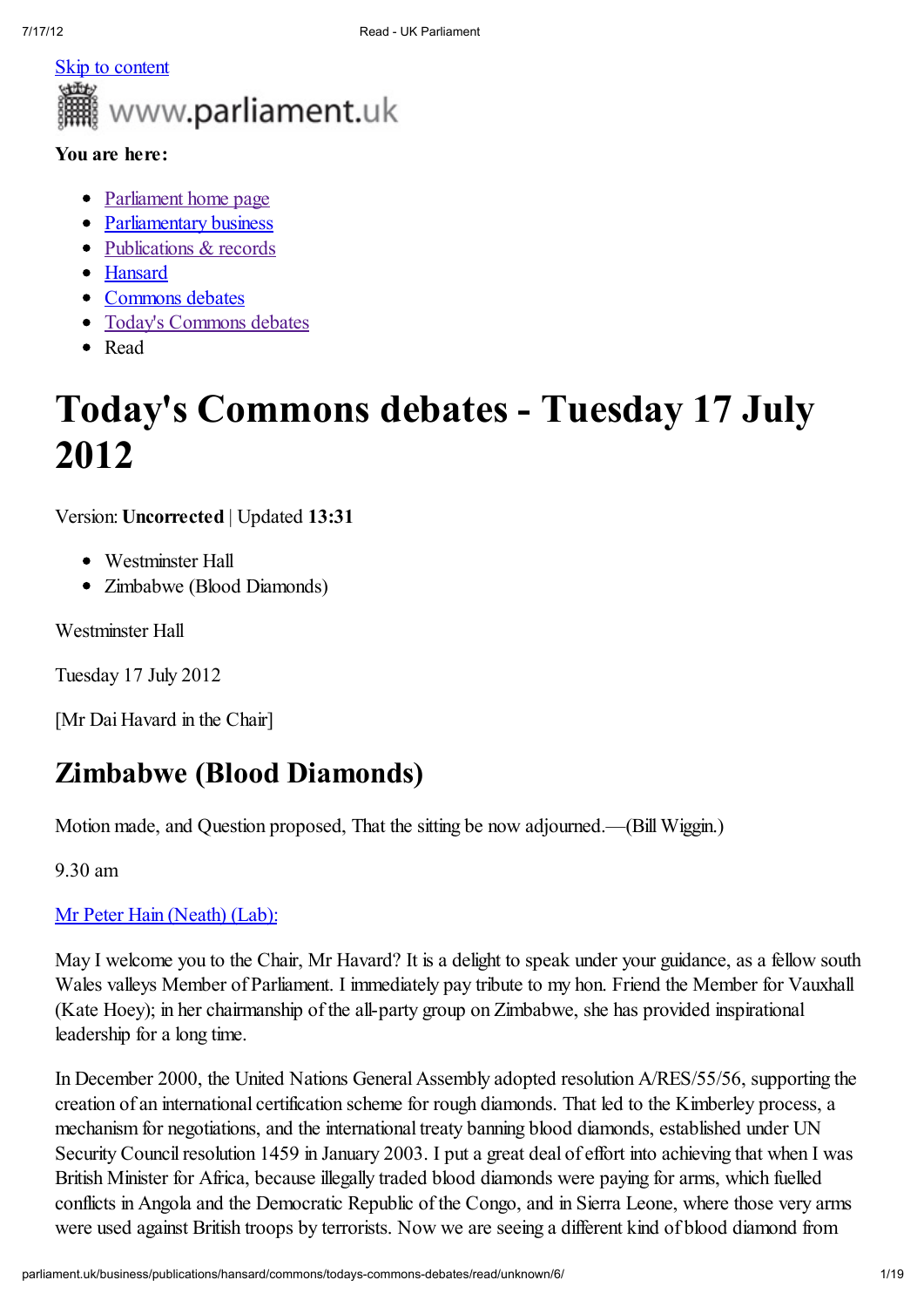Marange in Zimbabwe, and it is high time that the Kimberley process and the World Diamond Council stopped turning a blind eye to serious abuse with an anti-democratic, violent purpose.

The history of Zimbabwe has been punctuated with violence. CecilRhodes's exercise of colonial power in southern Africa was built on a monopoly of violence. Until it was swept away by the liberation war, which I supported as a British anti-apartheid leader at the time, Ian Smith's racist Rhodesian regime used violence against opponents demanding democracy. Robert Mugabe's ZANU, first elected in a landslide victory in 1980, betrayed the freedom struggle that it once led with distinction, by systematically using violence as a political strategy to maintain power and the privileges of an increasingly corrupt mafia surrounding him. Killings, torture and beatings of ZANU-PF opponents and massive human rights abuses accompanied the elections of 2000, 2002 and 2008. Mugabe's regime specialised in stealing those elections by violence.

My fear is that Zimbabwe's forthcoming election, due by June next year, might be no different despite the Government of national unity, who have given some relief to their beleaguered, suffering nation. In that Government, the Movement for Democratic Change has been given the Ministries of Finance, Education and Health, among others. ZANU-PF retained the Ministry of Defence, the Ministry of Mines and the Office of the President, the home of Zimbabwe's feared secret police—the Central Intelligence Organisation or CIO. Since the MDC took control of the Ministry of Finance and clipped the wings of the Reserve bank, the security mafia loyal to President Mugabe has been on a hunt for sources of off-budget finance. It has now found those sources, thanks to an accident of geology and the failures of the international community.

In 2006, diamonds were found in the Marange fields in eastern Zimbabwe. The area holds one of the world's richest deposits of alluvial diamonds. The gems lie close to the surface of the ground, making them easy to collect by hand. During 2008, the military deployed soldiers and helicopter gunships during the clearance of thousands ofsmall-scale miners from the Marange diamond fields, killing and wounding many people in the process. Nearly every soldier in Marange is involved in one way or another in illegal mining. Soldiers have formed syndicates of diamond panners, whom they protect and escort.

Many of the diamonds are smuggled to the town of Vila de Manica, in Mozambique, only 12 miles from the Zimbabwe border. It is crawling with illegal dealers from countries such as Lebanon, Sierra Leone, Guinea, the Democratic Republic of the Congo, Nigeria and Israel, most living in smart houses, bristling with barbed wire and CCTV cameras, and guarded by armed men, admitting they do so with the help of army syndicates and senior ZANU-PF politicians.

Global Witness deserves our thanks for its impressive report, "Financing a Parallel Government?", which has unearthed devastating evidence on Zimbabwe's blood diamond trade. In Zimbabwe, mineral rights are vested not in the state, but with the President. Robert Mugabe has granted a series of mining concessions. One was to Canadile, a company that has since collapsed amid allegations of corruption, including against Obert Mpofu, the ZANU-PF Minister of Mines. Mpofu is a man on a £1,200 monthly salary, who is now rich enough to spend over £13 million buying a bank. Another was to Mbada Diamonds. Its chief executive officer, Robert Mhlanga, a Mugabe crony, is developing a £20-million mansion in Ballito, KwaZulu-Natal. Behind Mbada Diamonds and up to its neck in its shady start-up, is a South African scrap metal company, New Reclamation, and its former chief executive officer, South African business man, David Kassell.

South African business interests were heavily involved in mining diamonds in Marange or profiting from their irregular sale, in what the South African Broadcasting Company last October reported as a:

"blatant disregard for the rule of law and continued plundering of the diamond fields in Eastern Zimbabwe. New evidence suggests that South African firms have muscled in, and are mining there illegally."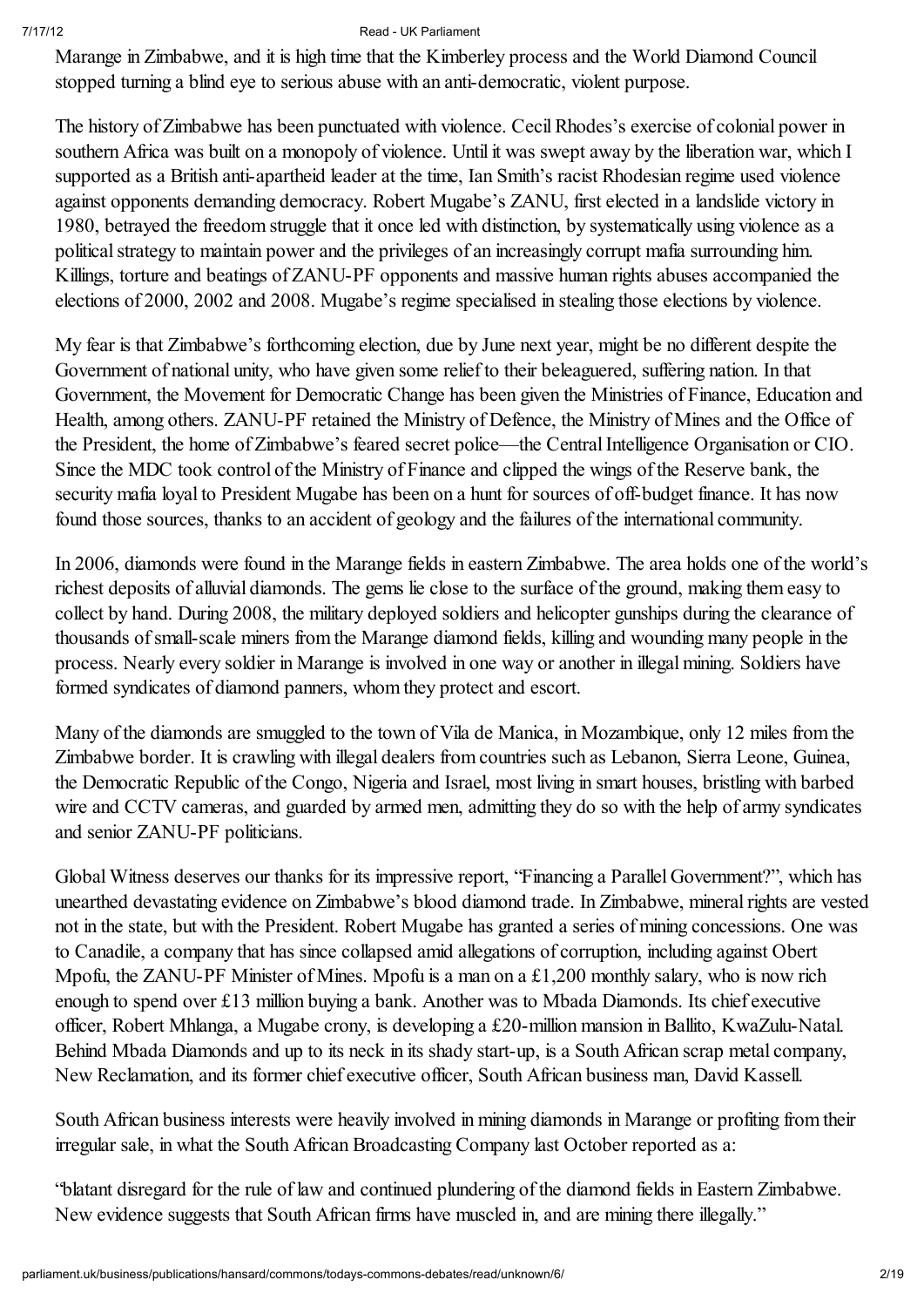In 2011, 25% of the shares of Mbada were transferred to a mysterious network ofshell companies based in Mauritius, Hong Kong and the British Virgin Islands. Those companies are connected to Robert Mhlanga, a retired air vice-marshal in the Zimbabwean air force. The use of secrecy jurisdictions and tax havens should raise a red flag for any legitimate businesses trading with Mbada. They should be asking the question, who are the real beneficial owners of Mbada? We have seen with Libya's Colonel Gaddafi how banks, lawyers and businesses colluded in illicit financial outflows of national wealth. I fear that that is being repeated in Zimbabwe.

A third mining concession was to Sino Zimbabwe Development and a fourth to Anjin Investments. Sino Zimbabwe Development purports to be a joint venture between the state-owned Zimbabwe minerals development corporation and an investor, Sam Pa—a businessman from the Queensway syndicate, a network of companies based in Hong Kong, Singapore and Angola. Sam Pa and the Queensway syndicate were the subject of a recent feature in The Economist, which raised two issues in particular. First, the Queensway syndicate's amoral deal in Guinea. Just one month after security forces massacred 150 protestors in a stadium, the syndicate signed a multi-billion dollar deal with the Guinea junta—effectively providing a financial lifeline to that pariah regime. Secondly, The Economist alleged that the syndicate was buying Angolan oil ridiculously cheaply and selling it on at market prices to Chinese oil companies—suggesting the Angolan people may have been cheated out of billions of dollars.

In Zimbabwe, several sources suggest that Sam Pa gave the secret police—the CIO—a large sum of money, which one CIO document places at \$100 million, and over 200 Nissan pick-up trucks. In return for that apparent assistance, Sino Zimbabwe Development was granted opportunities in Zimbabwe's diamond and cotton sectors. Sino Zimbabwe Development was set up and registered in Zimbabwe and Singapore. The Singaporean company is in turn part-owned by Strong Achieve Holdings, a company registered in the British Virgin Islands and controlled by someone believed to be a member of the Zimbabwean secret police. That, again, illustrates the highly disreputable role of the British Virgin Islands in facilitating such murky dealings. Sino Zimbabwe Development is ostensibly a legitimate business. Yet its three Zimbabwean directors, Gift Kallisto Machengete, Masimba Ignatius Kamba and Pritchard Zhou are all believed to be members of the CIO, and the firm is in reality a front company for the Zimbabwean secret police.

Anjin Investments purports to be a joint venture between a previously unknown Zimbabwean firm, Matt Bronze, and a Chinese construction company. In reality, Anjin's company secretary is Brigadier Charles Tarumbwa, who is also the Judge Advocate General at Zimbabwe's Ministry of Defence, and is on the EU sanctions list for orchestrating violence. Anjin's executive board includes Martin Rushwaya, the permanent secretary of the Ministry of Defence, and serving and retired military and police officers. Anjin claims to be the biggest diamond mining company in the world and has been described by informed observers as having the potential to be the next De Beers. In reality, Anjin is a front for the Zimbabwean military; nor does that shadowy activity involve only diamonds.

On 27 June, the Russian business newspaper Kommersant reported that Zimbabwean officials had approached Russian companies with a prospective platinum deal in exchange for attack helicopters. A Russian joint venture, named by Kommersant as involved in the deal, is called Russ Zim and Rushchrome. The deal is ostensibly with the parastatal Zimbabwe Minerals Development Corporation. However, Anjin's Brigadier Charles Tarumbwa is company secretary of the Russian joint venture, and the chairman of its executive board is Martin Rushwaya, the permanent secretary at the Ministry of Defence, who is on the board of Anjin. Again, the planned deal seems to have been cooked up by the Zimbabwean military-industrial complex.

parliament.uk/business/publications/hansard/commons/todays-commons-debates/read/unknown/6/ 3/19 Why is that important? First, the Zimbabwean military and secret police are known for their uncompromising support for ZANU-PF. It has even been alleged that money from Sam Pa has been allocated towards a CIO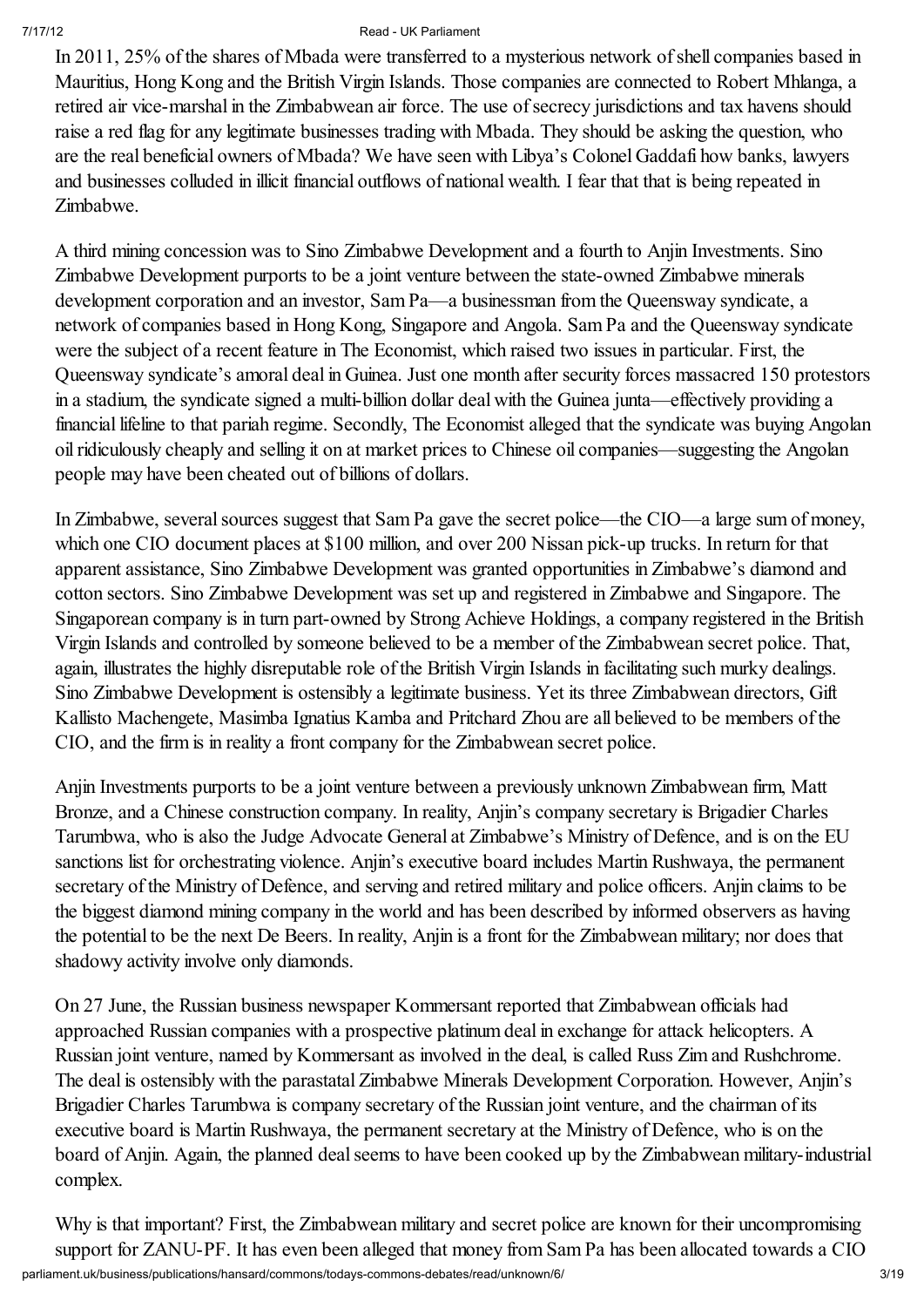smear campaign against MDC Prime Minister Tsvangirai, called Operation Spiderweb. If the secret police have access to off-budget sources of funding, they can set and finance their own agenda, in flagrant breach of democratic and civilian control of the security forces budget.

Secondly, Zimbabwe desperately needs tax revenues. Life expectancy at birth in Zimbabwe is 47 for a man and 50 for a woman. The Government are slowly rebuilding the education and health infrastructure after the devastation wrought by years of misrule and the hyper-inflation of 2008. Out of a budget of US \$4 billion, the MDC Finance Minister Tendai Biti was promised US \$600 million in diamond revenues by the Ministry of Mines and Mining Development. Yet he recently stated that Anjin had not paid one cent to the Zimbabwean Treasury, adding that Anjin's failure to remit diamond proceeds to the consolidated revenue fund was in breach of the constitution. Anjin claims that it paid some money to the ZANU-PF-controlled Zimbabwe Minerals Development Corporation. Yet none of that has yet reached the Finance Ministry's consolidated revenue fund. Diamond revenues are being siphoned off when Zimbabwe needs teachers and nurses, not attack helicopters and secret police thugs.

Thirdly, there is a risk that any money given by Sam Pa, Anjin and Sino Zimbabwe Development to the security forces will fund human rights abuses in the run-up to next year's election. Let us remember that, to cling on to power in the 2008 election, soldiers, ZANU supporters, secret policemen and so-called war veterans—a pseudonym for Mugabe's thugs—killed 200 people, tortured and assaulted 5,000 and forced 36,000 more to flee their homes.

What can the British Government do? I urge them to engage with the Southern African Development Community facilitators to push security sector reform and democratic and civilian control of budgets up the agenda in forthcoming negotiations. In the long term, much more must be done to regulate the diamond industry properly. I feel strongly that the Kimberley process certification scheme, which is designed to stop the trade in blood diamonds, has failed to deliver on the original objectives that we designed for it during my time as a Foreign Office Minister between 2000 and 2002. It has three weaknesses that have not been addressed. It does not cover polished gems—only rough diamonds. It applies only to crimes committed by rebel groups, not to human rights abuses committed by Governments such as Zimbabwe's. It does not enforce its own rules properly: the scheme is found wanting when confronted with problems in Venezuela, Côte d'Ivoire and Zimbabwe.

The Kimberley process report on Anjin praises the modern security procedures of the company, makes small recommendations to reduce the risk of theft and smuggling and thanks the Minister of Mines for his cooperation, yet not once does it ask who owns Anjin. That is wilful blindness, and it has led member states, including the UK, acting through the EU, to authorise exports of Anjin diamonds.

Let us be clear: Zimbabwean military-controlled blood diamonds are now sold in the EU and almost certainly in the UK, appearing on wedding rings all over the place. It is time for jewellery companies to stop hiding behind the facade of the Kimberley process and to take responsibility for their own supply chains. Each company must ask, "Where do my diamonds come from, under what conditions are they mined and traded, and who benefits from their sale?" That system, known in the jargon as supply chain due diligence, was first developed for the trade in conflict minerals sourced from the Democratic Republic of the Congo. It should be adapted for the trade in diamonds and other gems, so that those resources can play a constructive role in the development of other countries at risk, such as Zimbabwe, Afghanistan and Burma.

I urge the British Government to commission the OECD, which has played an important role in working out the details of such a scheme for the trade in gold, tin, tungsten and tantalum, to examine how it could be applied to precious stones such as diamonds. I hope that the Minister will tell us something about that.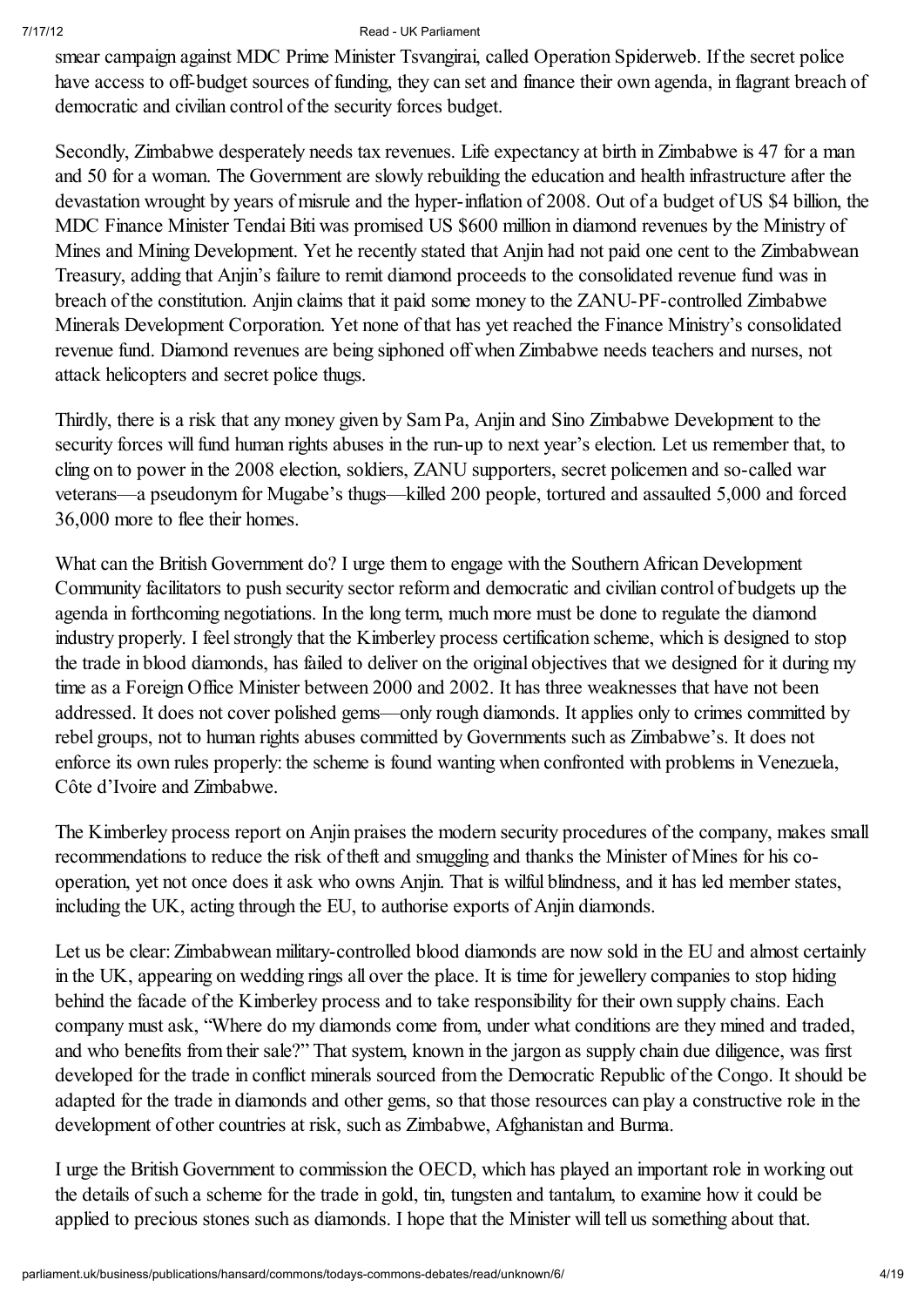The European Union has placed many individuals and entities on restrictive measures: travel bans and asset freezes. One such entity is the Zimbabwe Minerals Development Corporation and its subsidiaries and joint ventures. Bizarrely, Anjin is not on the sanctions list, despite there being a more compelling case for its inclusion than for the inclusion of other mining firms that are sanctioned by virtue of their association with the Zimbabwe Minerals Development Corporation. Recently, the Zimbabwean Deputy Minister of Mines stated in Parliament that

"Anjin is owned by the Chinese and the Government of Zimbabwe where ZMDC owns 10% and Zimbabwe Defence Industries owns a 40% shareholding".

Given that both Zimbabwe Defence Industries, which is wholly owned by the Ministry of Defence, and the ZMDC are already on sanctions lists, it seems to me that Anjin should be listed as well, not least on the grounds that it is a subsidiary of listed entities.

Even stranger, in my view, is the news that at its Foreign Ministers Council on Monday the EU proposes to remove or suspend some or all targeted sanctions. To do that less than a year before Zimbabwe's next election could be very damaging. Are EU and UK officials really suggesting removing an asset freeze on someone like Didymus Mutasa, the former State Security Minister, who is accused by the EU of being

"involved in murders in Manicaland",

or lifting the EU travel ban on our old friend Brigadier Charles Tarumbwa, who is accused by the EU of being

"directly involved in the terror campaign waged before and during the elections"

and of being in charge of a

"torture base in Makoni West, Mutasa Central in 2007/2008"?

Instead of suspending sanctions at the behest of ZANU-PF, Monday's EU Foreign Ministers' meeting and the British Government should argue for Sam Pa, Anjin and Sino Zimbabwe Development to be placed on the EU's targeted sanctions list and for the Zimbabwe Minerals Development Corporation to remain on the list. That should remain the case at least until the election—probably less than 12 months away—has passed off peacefully.

If the intention is to wave a carrot and not just a stick, by all means suspend sanctions against some of those lower down the ZANU-PF command list, or examine the more calibrated strategy that is recommended by the InternationalCrisis Group and that is being considered by southern African countries. We must ensure that substantive sanctions, such as asset freezes on Anjin and Sam Pa, are imposed so that the security forces cannot build a war chest before the election.

If off-budget financing of the security forces is not addressed immediately, regardless of what happens to Robert Mugabe, Zimbabwe could soon be ruled by a free-floating securocrat elite: unaccountable, unelectable and unstoppable. More than enough damage has been done already to the wonderful people of Zimbabwe, as a once-prosperous country has been reduced to penury. Let us ensure that we do not perpetuate the terrible damage that has been done by premature suspensions of highly targeted sanctions, especially on those who are responsible for the Marange blood diamonds, when the imperative is to impose more not less.

The World Diamond Council and Governments with a substantial diamond trade must act to block blood diamonds from Marange, or the whole diamond trade could well find itself tarnished and targeted by boycotts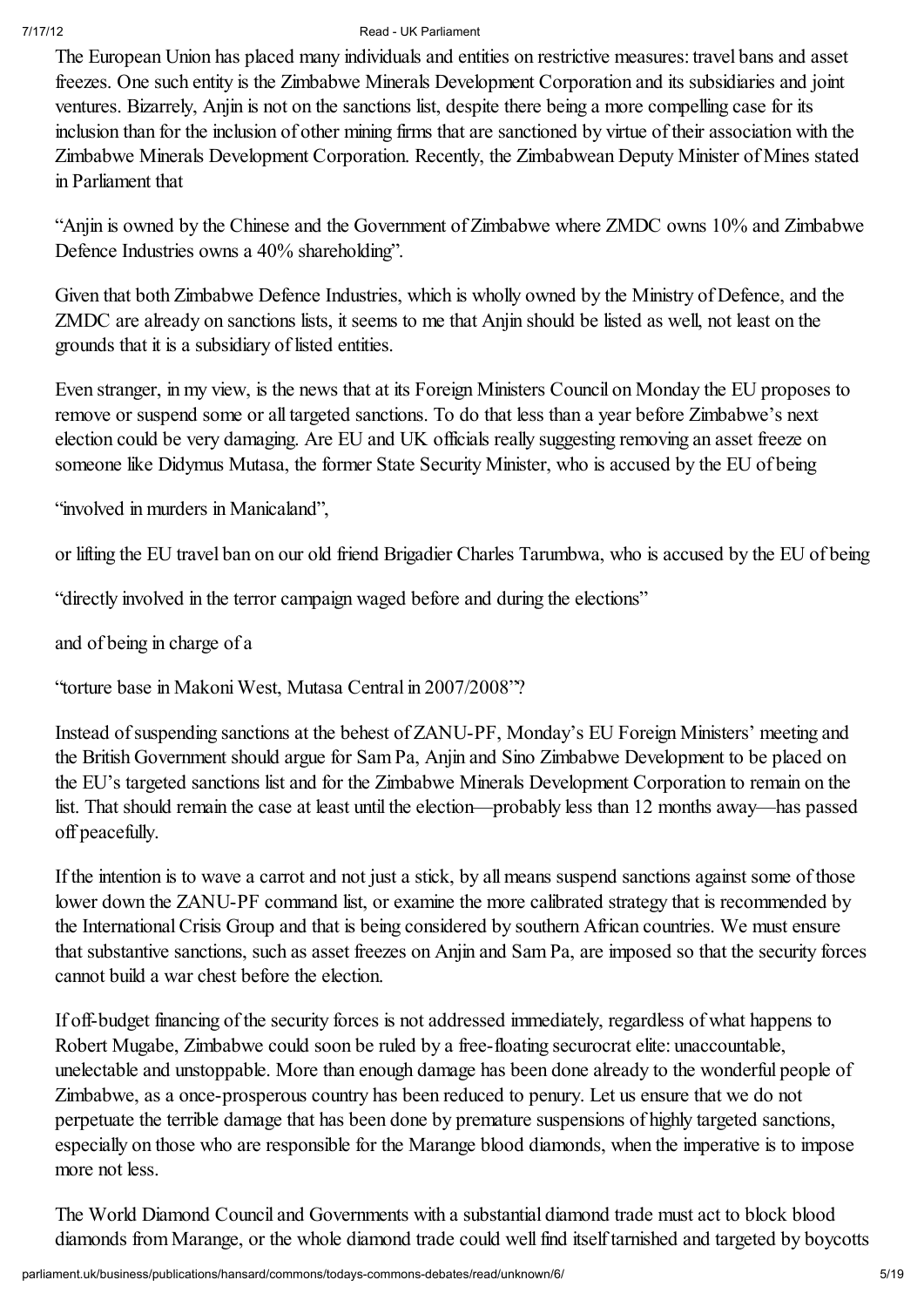and protesters, just as was threatened until it acted in 2000. I hope that hon. Members will consider these matters and that the Government will take forward the policies that I have recommended for targeted sanctions.

### 9.52 am

### Oliver Colvile (Plymouth, Sutton and Devonport) (Con):

I am grateful for the opportunity to speak in this debate, and it is a pleasure to serve under your chairmanship, Mr Havard. I congratulate the right hon. Member for Neath (Mr Hain) on securing this debate. Much of what he said was incredibly interesting and important, and I am grateful to him for the lesson that he gave.

My own involvement in southern Africa began in 1979 when I spent four months in Zimbabwe, Malawi and South Africa. I had two great uncles working for the Colonial

Service in Nyasaland, which is now Malawi, and a cousin who ran a fruit farm in the east highlands. In 1994, I gave advice to one of the political parties involved in the general election campaign in Malawi. Such experience gave me a good understanding of the political and cultural differences between this country and the west and southern Africa.

I will not pretend for one moment that I have a better knowledge ofsouthern Africa than the right hon. Gentleman. None the less, my understanding of the region's culture, coupled with my experience as a Conservative party agent, means that I understand the need for organisation within places. Added to that, my first ever job was working for the Diamond Corporation, so I have a little understanding of how the diamond world operates and how important southern Africa is to the whole industry.

Let me explain where Zimbabwe is at the moment and how it has got there. In 1965, as the Federation was falling to pieces, Ian Smith declared independence. From that moment on, with perhaps a short period of respite, Zimbabwe has had a very chequered career. UDI lasted for about 15 years and only became unsustainable following a bloody and difficult civil war. Zimbabwe was always considered to be the bread basket of Africa, and was able to deliver food into a part of the world that desperately needed it.

Zimbabwe is a country of strategic importance, as it is the gateway to South Africa, which is the principal regional power in this part of the world. We need to be working very closely with the Southern African Development Community and other countries in the region to deliver the route map that has been agreed. We also need to ensure that the international community begins to prepare for life after Mugabe has gone. Indeed, my understanding is that Mugabe is not well. He is thought to have prostate cancer and is spending a lot of time in Singapore. Therefore, we need to ensure that we have a solution for the future that enables us to get close to the region. We need to encourage the moderates within ZANU-PF for the time when Mugabe has gone.

Although the west views Mugabe as a demon whose regime is most certainly responsible for a series of murderous and bloody attacks, he is still seen, in many parts of southern Africa, as one of the great heroes of the struggle for independence. When the hon. Member for Vauxhall(Kate Hoey) and I were in Zimbabwe last year, we heard the story of how President Zuma took Mugabe into a crowded football stadium, with some 50,000 people, and welcomed him as a war hero. That is one of the difficulties facing President Zuma; how does he keep on side the balance of those people in his country on whom he depends for election but, at the same time, help to deliver this route map as well?

parliament.uk/business/publications/hansard/commons/todays-commons-debates/read/unknown/6/ 6/19 I will not pretend for one moment that Mugabe's presidency has been a success; it most certainly was at the very beginning. Unfortunately, as he has become more isolated, he has turned to more and more violent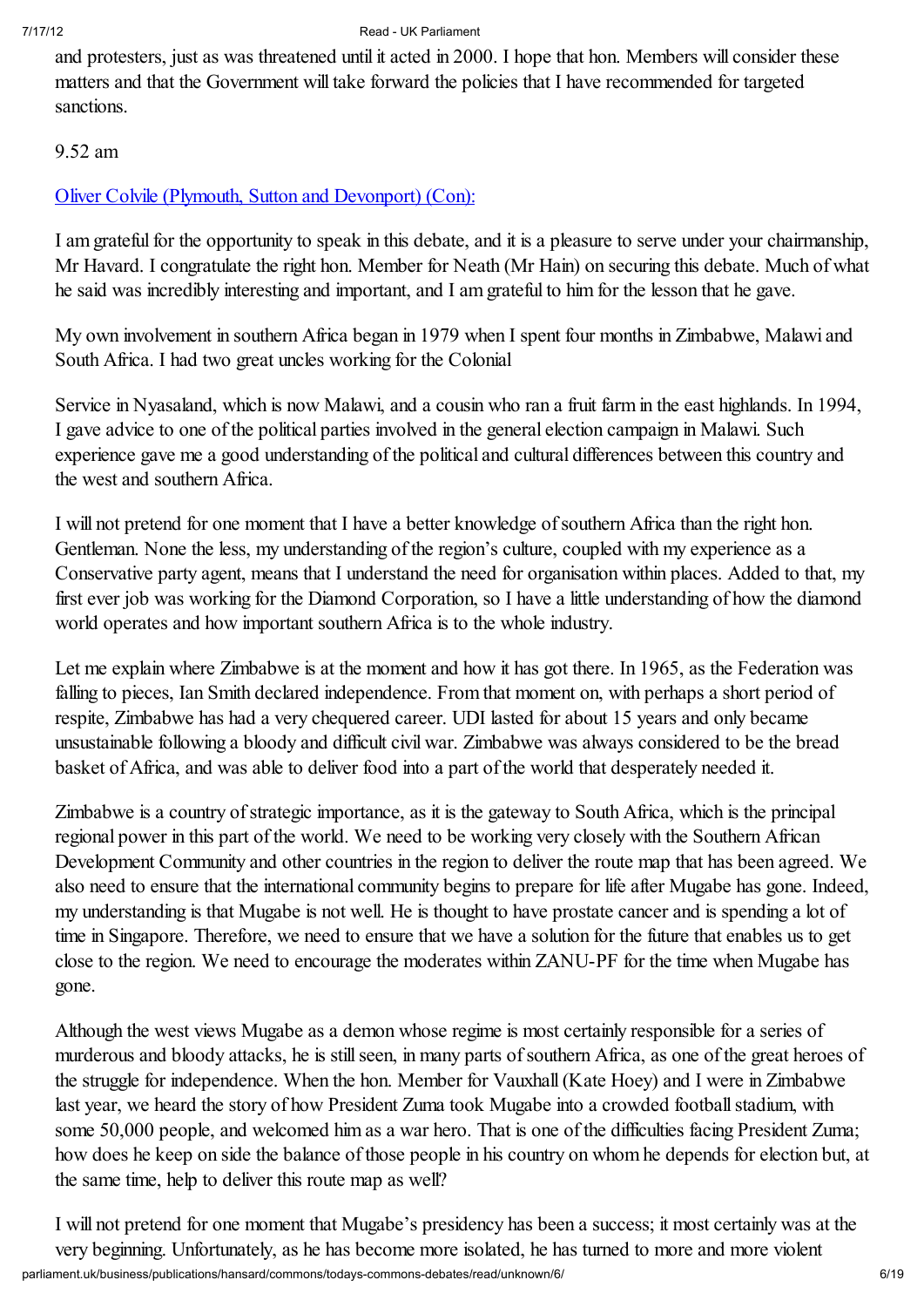activities. I am concerned that the proceeds from the Marange diamonds have ended up being used in a corrupt way to fund the ZANU-PF coffers as it prepares for the general election when that happens probably in the next year.

We must build relationships with the more moderate elements of ZANU-PF and ensure that we work with them to develop a governance process that will lead to an independent judicialsystem and a police force that is not corrupt. That is incredibly important. I have been talking with my hon. Friends in the Foreign Office about how we might develop a staff college to help those people from the emerging countries, especially places such as Zimbabwe, and show them how to set up a proper judicial system and a police force that is not corrupt. If we do not do that, people will not be willing to invest in Zimbabwe. They willsay to themselves, "What is the point of us putting money and investment into Zimbabwe, if it is just going to end up being filtered and dealt with in a corrupt manner?"

When the hon. Member for Vauxhall and I were in Zimbabwe last year, we heard that some investments from South Africa were under a real threat of being confiscated. If that happens, frankly it will be very difficult to encourage anybody to invest in Zimbabwe.

One of the things that we need to do is to work very closely with South Africa to deliver a route map, and I hope that the Minister will take note of that point. We need to ensure that there is decent registration, and that we have observers in the country during the course of the registration process and before the election. If we do not do that, once again—unfortunately—ZANU-PF and Mugabe will go and steal the election, which would be very difficult to accept. We also need to have an approach that recognises that those people in what is probably the medium part of the military feel that if there is somebody else in power they are going to lose all of their assets. Adopting that approach is going to be another thing that is very difficult for us to go through.

I am also very keen to ensure that we recognise that southern Africa has a fundamental part in the whole of the world political strategy. Indeed, the Cape routes have always been incredibly important to us, because by using them we can ensure that we can export a lot of our goods. It would be most unfortunate if the submarines bases down in Simonstown were to fall into the wrong hands. That could be a threat as far as we are concerned.

As I say, having a judicial system that is free and independent is absolutely vital. I have recently heard stories ofsome Dutch farmers who have made quite a large investment in Zimbabwe. They have been in a court case and they are having real difficulty in trying to ensure that they can get the moneys that they are owed paid to them.

In conclusion, we need to ensure that there is support for the route map, and also that the more moderate people in ZANU-PF will have the opportunity to find a way out and do not feel that the west has totally and utterly turned its back on a lot of people. It would be helpful if the Minister could set out the Government's attitude towards Zimbabwe.

### 10.2 am

### Kate Hoey (Vauxhall) (Lab):

It is very nice to serve under your chairmanship, Mr. Havard. It is also very nice to follow the hon. Member for Plymouth, Sutton and Devonport (Oliver Colvile), one of the vice-chairs of the all-party group on Zimbabwe, of which I am the chair.

parliament.uk/business/publications/hansard/commons/todays-commons-debates/read/unknown/6/ 7/19 I pay tribute to my right hon. Friend the Member for Neath (Mr Hain) for his persistence in securing this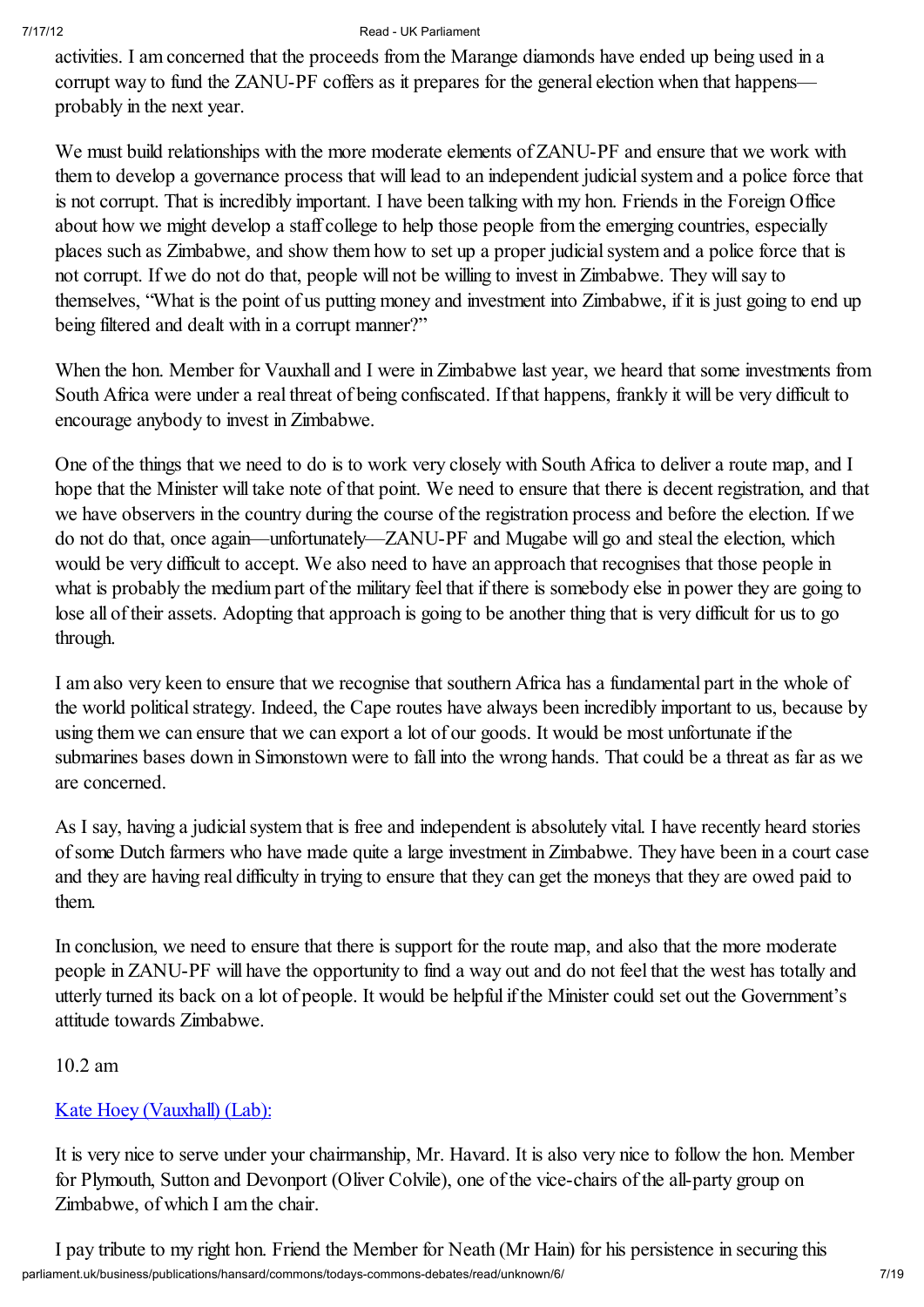debate and for the fact that we are lifting the veil of darkness that sometimes hangs over the whole of the diamond industry generally and particularly in Zimbabwe. He was an outstanding Minister for Africa and I am absolutely delighted that now he is back on the Back Benches he is again able to get more positively engaged in helping Zimbabwe, because his knowledge ofsouthern Africa is absolutely tremendous.

I share most of my right hon. Friend's analysis—in fact, all of it. I will not go through some of the issues related to individuals involved in the Marange diamond area, but I want to raise some further issues related to that area. Having said that, I am absolutely delighted that over the years the all-party group on Zimbabwe has managed to keep some of these issues about Marange to the forefront. Just a couple of years ago, in June 2010, the then vice-chair of the group, Baroness D'Souza, who is now obviously in charge of the House of Lords, and I wrote to Stéphane Chardon, the EU representative who chaired the Kimberley process Working Group on Monitoring at that time. We expressed our grave concern about the way that human rights abuses and reports of killings in the Marange diamond field were being investigated by the group. We did so because in the many years since the situation in Zimbabwe became really serious the UK Government and other Governments around the world have felt powerless, but through the Kimberley process and through having an EU appointee as chair of the group we had some direct responsibility and control. With many of the points that my right hon. Friend made, we need to look at how the Kimberley process is working and consider whether we can make some effective changes.

I pay tribute to some of the members of the all-party group on Zimbabwe, particularly some of those in the House of Lords, who have continued to probe and ask questions about Zimbabwe. Lord Avebury, Baroness Kinnock and Baroness Boothroyd have been assiduous in keeping pressure on our Government and indirectly—on the EU, and in ensuring that Government Ministers of whatever party have remained closely engaged with Zimbabwe. I also pay tribute to the Under-Secretary of State for Foreign and Commonwealth Affairs, the hon. Member for North West Norfolk (Mr Bellingham), who is the current Minister for Africa, for the close personal interest that he has taken in Zimbabwe and indeed in the whole ofsouthern Africa. I am sorry that he is not here for this debate today. When he phoned me yesterday, he was in Malawi, so I know that he is very intent on trying to see what the British Government can do to help the process in southern Africa.

Of course, Zimbabwe is of close interest to British taxpayers. Through our international development programme, we are expected to pick up the bill eventually—it is quite right that we should do so, and I have no problem with it—for rebuilding much of the infrastructure and institutions of the terribly ruined country of Zimbabwe. However, it would be the most appalling irony if the revenue from the massive national windfall of diamonds should end up in the pockets and overseas bank accounts of the very same army officers and ZANU-PF politicians who have wrecked Zimbabwe, especially if they are allowed to use that windfall to buy weapons, tanks and other vehicles to extend their illegal grip on power.

There is no doubt that, as my right hon. Friend has already said, ZANU-PF functionaries and Ministers are effectively running a parallel economy in Zimbabwe. That is clearly chronicled in the excellent report on Zimbabwe by Global Witness and it is something that we just cannot ignore.

parliament.uk/business/publications/hansard/commons/todays-commons-debates/read/unknown/6/ 8/19 I will mention one particular British company that sometimes does not get mentioned in discussions of Zimbabwe, but that has an involvement in the country. That company is Old Mutual. Last year, we met the chairman of Old Mutual, Patrick O'Sullivan, and its chief executive of long-term savings, Paul Hanratty, here in London just before one of the company's annual general meetings, where some people were turning up to protest against the fact that Old Mutual's wholly-owned subsidiary, Old Mutual Investment Group (South Africa) or OMIGSA, had invested in a South African company, the New Reclamation Group, which of course the right hon. Member has already referred to. New Reclamation Group has a very poor reputation in Johannesburg. It is in fact, as has been said, more or less a scrap metals merchant. It basically presented a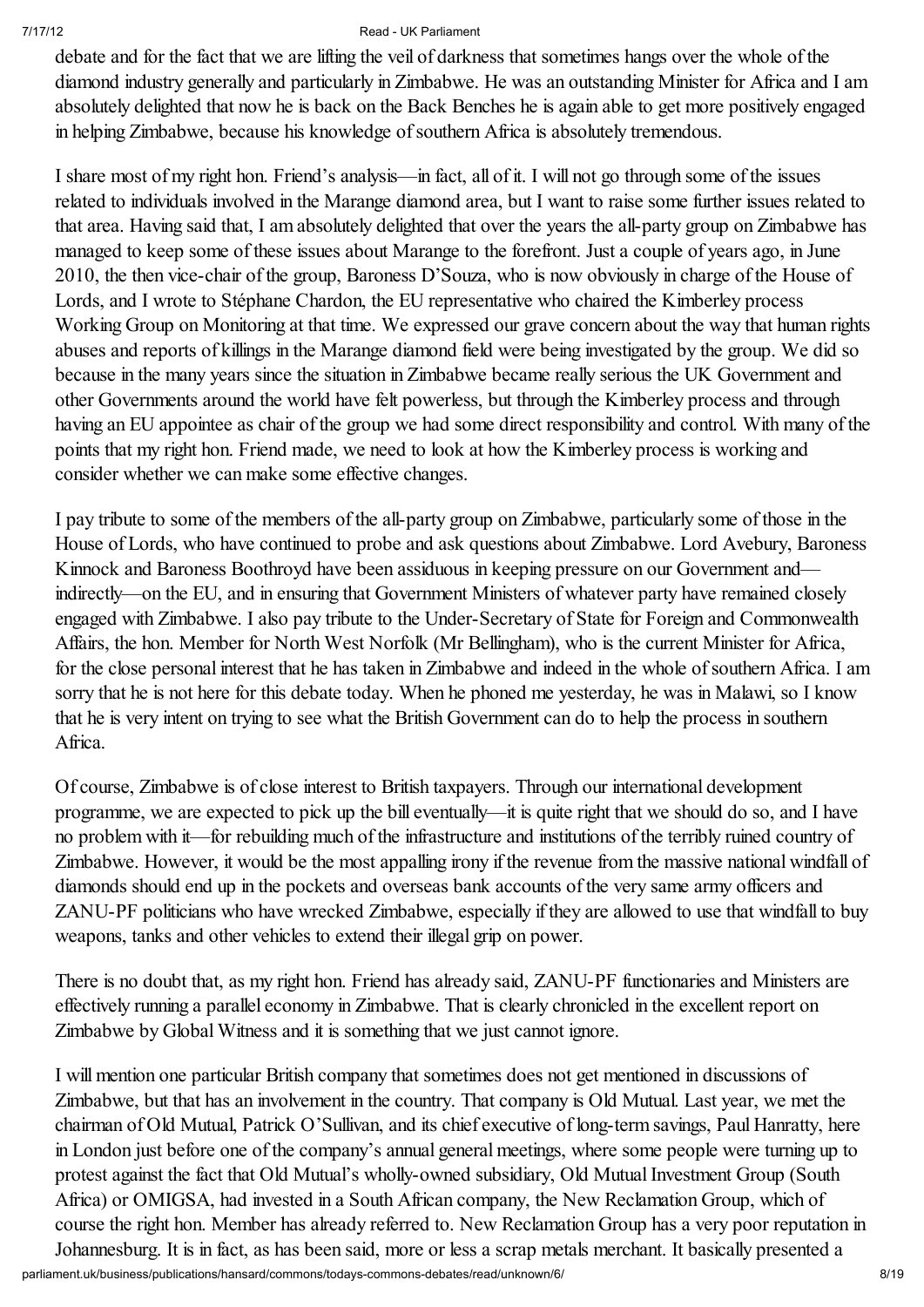business case to Old Mutual to invest in the Mbada Diamonds company, and that investment was made.

We just cannot ignore the fact that a British company is involved in this way. When we talked to the chairman and chief executive of Old Mutual, of course they made the point that they are representing their shareholders and they cannot actually make policy. However, there is a moral judgment to be made in some of this activity, and as a primary landowner and property manager in Zimbabwe Old Mutual is interwoven within the fabric of society and its investment policy, far from being apolitical or just about business, plays a really important role in the country, and if it wishes to avoid perceptions of collusion or acquiescence in the continuing repression and human rights violations in Zimbabwe, it should disengage completely from anything that is linked with blood diamonds, and I call on it to do so.

I want to talk very briefly about a worry that exists at the moment and that was referred to by my right hon. Friend in his speech. It is a worry about the rumours—in fact, they are not rumours, because we all know that there are discussions on this subject going on within the EU—about whether there could be suspension of some of the sanctions that have been imposed. We need to start from the understanding that we are not involved in a "blame game" about who is right or wrong on whether we should consider suspending sanctions; it is a situation in which everyone wants to do the right thing. Sometimes when we are over here discussing what is happening in Zimbabwe, what may seem to us the right thing may not necessarily be the right thing to the people who are involved in the struggle in Zimbabwe.

There is a strong push, particularly from the Southern African Development Community and South Africa, for a carrot in the form of a vote on the new constitution, probably in an October referendum, as part of the global political agreement—the GPA. That would allow the process to go forward to free and fair elections next year, and I understand that we would then suspend sanctions. The detail may not yet be finalised as to how many would be suspended and whether it would be just sanctions on individuals or also direct sanctions involving, for example, the EU's funding of industry in Zimbabwe, but they would not be lifted, or rather not suspended—it is important that I use the correct terminology—until such time as there was a free and wellorganised referendum on the constitution.

It would be easy for a free and relatively peaceful referendum to take place in the autumn, but those who continue to be able to turn on the tap of violence can do so almost at will, and I worry that once we have suspended the sanctions—should we get a free constitutional process—it will be easy for that tap to be turned on extremely quickly. The violence is still there, whenever ZANU-PF and its apparatchiks want to carry out some atrocity. Just last weekend, they stopped a Movement for Democratic Change rally, so it is clear that they can do huge damage at will, and the money from the illegal diamond sales makes it easier for the violence to be turned on, with the machinery that they have.

SADC and South Africa are absolutely crucial, but I have mixed feelings, and am concerned. Perhaps when discussing the suspension of sanctions we can tie South Africa and SADC into the process, so that if some of the sanctions were suspended, but the GPA were not then fulfilled and violence started again, we could be absolutely certain that South Africa and the other SADC countries would do what they have said they would do if the sanctions were suspended. Disappointingly, the SADC leaders have, time after time, seen their solidarity not with the people of Zimbabwe, not with all those who have bravely and patiently struggled to represent the democratic will of the people, but with the crooks, bullies and corrupt people who are committed to keeping Mugabe in power at any price. If the British Government and the European Union suspend sanctions they will be putting huge trust in SADC, and in South Africa in particular as the guarantor of the safety and rights of the Zimbabwean people, and we must be certain that that trust will be rewarded in full by an unequivocal refusal by South Africa, leading the rest of SADC, to excuse or turn a blind eye to any resurgence of violence.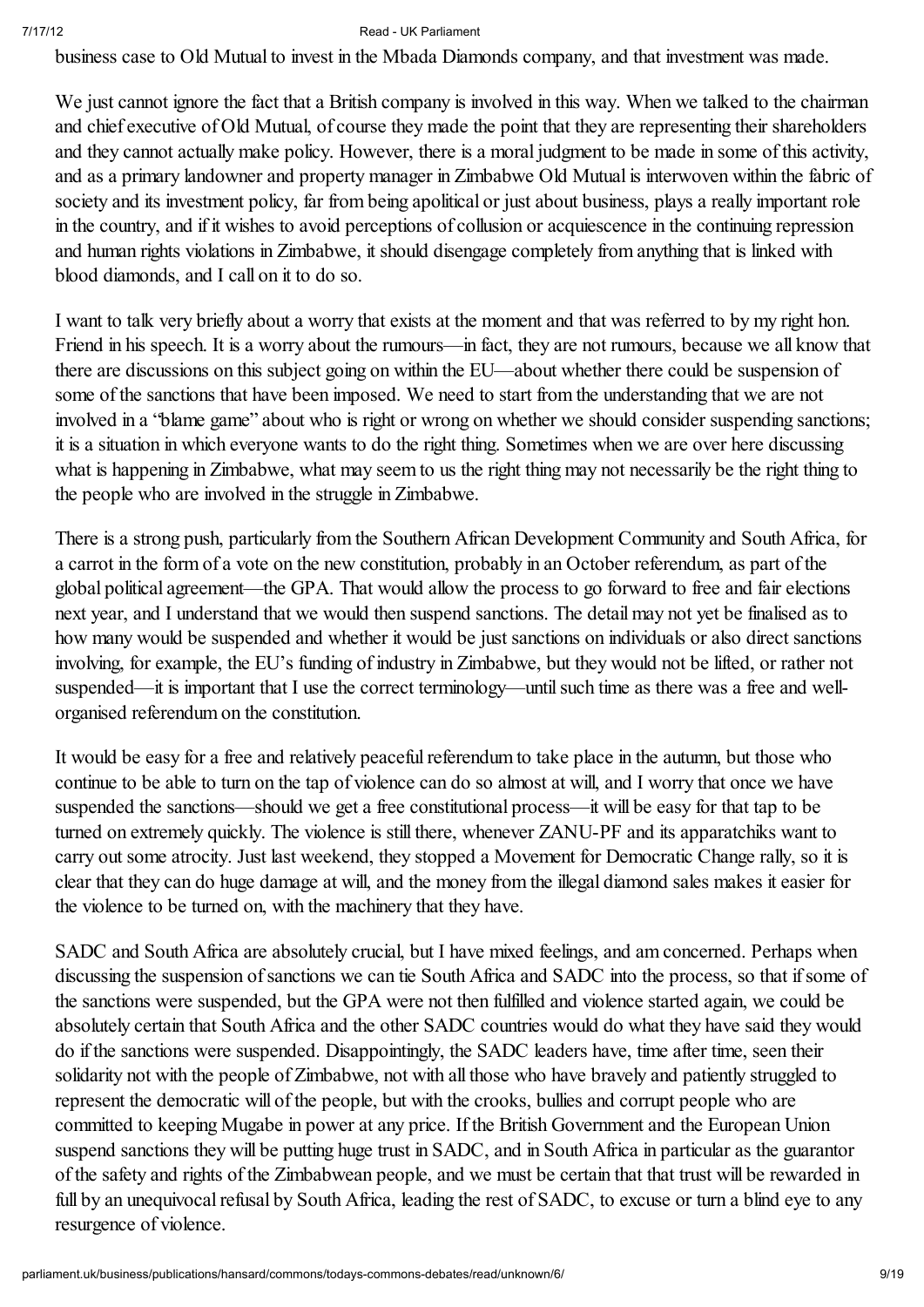I do not believe that Mugabe will give up power peacefully, or that he will want what we would call a genuinely free and fair election—even with the best will in the world, I do not think that we can have a really free and fair election as we would see it. We can make next year's election much better than the last one, but only if South Africa and SADC unequivocally accept that they have an internationalresponsibility, and the quid pro quo of removing the ridiculous idea that the sanctions have caused Zimbabwe's economic crisis. We all, and even the most extreme member of ZANU-PF, know that that is nonsense, but it has been a potent weapon, used particularly in rural areas where the broadcasting media are still totally in ZANU-PF's hands, and that has not changed under the GPA. The newspaper media are slightly freer, but the broadcasting media, which are the ones that get into the rural areas, are 100% ZANU-PF dominated. The SADC leaders have too often allowed Mugabe that kind of propaganda victory, by remaining silent on the violence until relatively recently and speaking out only to condemn the targeted measures imposed under the Cotonou agreement.

Many many years ago, when we were young, my right hon. Friend and I joined together in protests about apartheid in South Africa, in what was called the Stop the Seventy Tour, but nothing we did is an excuse for the unleashing of violence and intimidation on Zimbabweans just because Mugabe has a problem with the United Kingdom, the Commonwealth or the United States. Such things are never excusable. I have no expectation that the ZANU-PF hard-liners or the Zimbabwe military will change their ways. They are worried about losing their wealth and their ill-gotten gains.

I hope that we can give enough encouragement to men and women of good will, especially the younger generation who hope for a new Zimbabwe and all the millions of Zimbabweans who have left the country and live around the world. I understand that under the new constitution such people will, importantly, retain their citizenship, and be able to play their part in the new Zimbabwe, and we can help with that. We have to be very careful with the handling of the suspension of sanctions, because some sanctions have worked. It is nonsense to say that they have not—that is why there is such a push to get them lifted—but I accept that there might be some that could be suspended. I absolutely agree with my right hon. Friend, however, that there are some people we cannot possibly take off the lists—indeed, there are one or two we might add.

I want to end by saying that I wish that everyone could read the amazing speech made by one of my Zimbabwean heroes, Roy Bennett, at Rhodes house in Oxford in May. Entitled, "Smoke and Mirrors: another look at politics and ethnicity in Zimbabwe", it was a wonderfulspeech, which put into around a dozen pages just what the future for Zimbabwe could be, and how we, as the British Government, can help.

### 10.18 am

### Jim Shannon (Strangford) (DUP):

Thank you, Mr Havard, for allowing me to speak. I congratulate the right hon. Member for Neath (Mr Hain) on bringing this matter, which is of interest to a great many people, to Westminster Hall. The right hon. Gentleman clearly outlined the case for Zimbabwe, and passionately spoke of the need for the British Government, Europe and the free democratic countries to be involved.

It is simply outrageous that some countries are intent on ensuring that blood diamonds are mined and then sold all over the world. Some such countries, as Members have already said, are China—in particular— Russia and the United Arab Emirates. Those countries and others turn a blind eye to where diamonds come from.

I want to focus on the funding through blood diamonds of Robert Mugabe's election terror campaign, and how it will affect the future of Zimbabwe. Who is Zimbabwe's main partner in mining blood diamonds?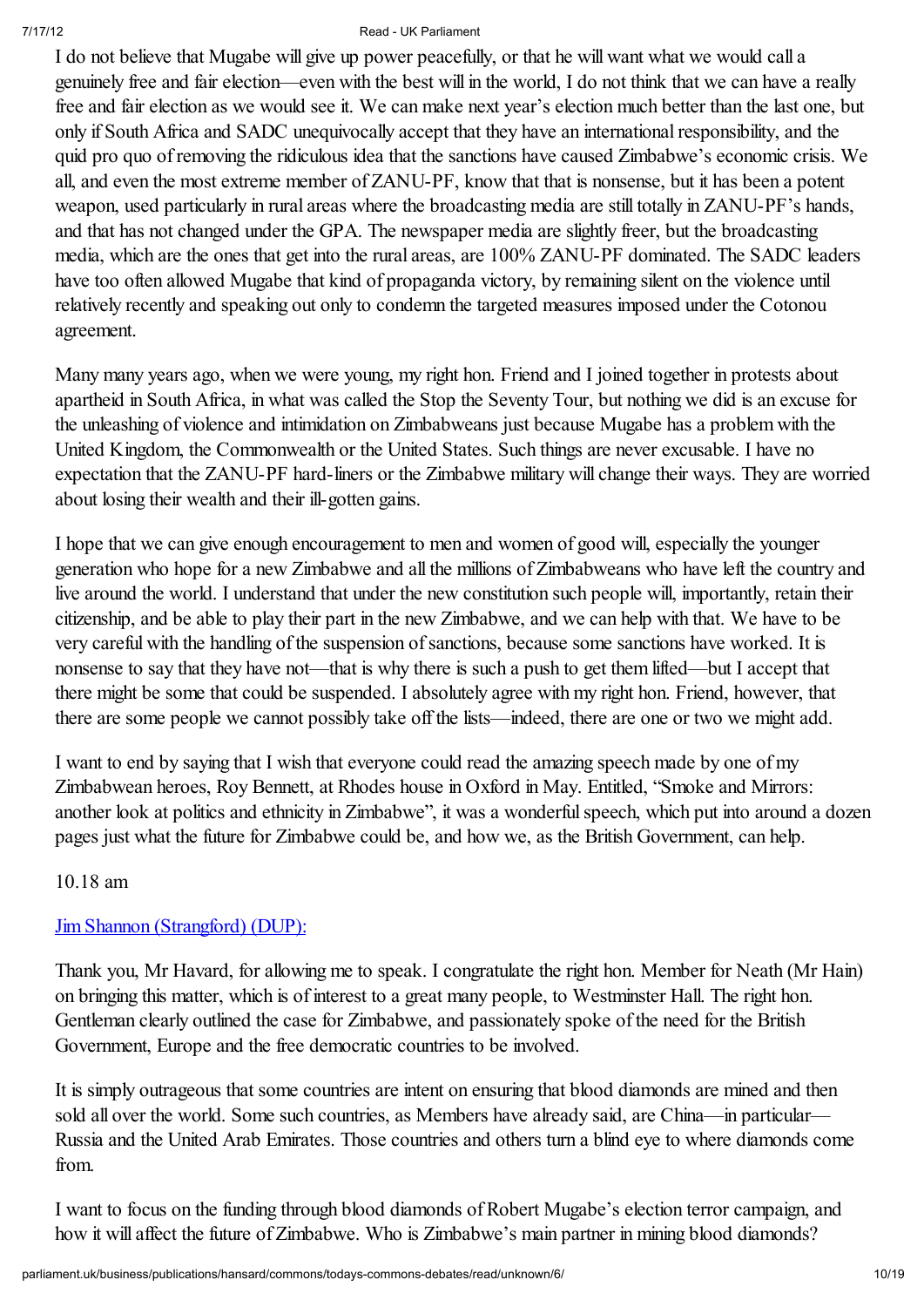China. The shadow of China hangs ominously over many sections of Africa, but nowhere more than in Zimbabwe. Anjin Investments, a Chinese-led venture in Zimbabwe, has announced that it is the biggest diamond producer, with allegedly 3 million carats to sell. In return, that company is funding a new military college in Zimbabwe for Robert Mugabe. The much-feared Central Intelligence Organisation or CIO, Mugabe's secret police force, is well known for torture, brutality and suppression of freedom and rights in Zimbabwe. The CIO is flush with cash.

At the last election, Mugabe's coalition partner controlled finance and, through that, where money went within Zimbabwe. Now, with money coming from blood diamonds, things are changing, and edging much more towards the next election and Mugabe's hopes for the future. Blood diamond money has purchased hundreds of new vehicles in the past few months and has rearmed the army with thousands of new weapons from China. Salaries have been increased, and thousands of new officers have been trained. We must ask why. Is it happening in advance of the election and constitution change later this year, and of future elections? Many suspect that it will be used to intimidate voters in the next election.

The key to the outcome of the next election lies with the problem of blood diamonds. Over the past nine years, the Kimberley process has failed to evolve or to address the clear links between diamonds, violence and tyranny. It has been said:

"The KP has failed to deal with the trade in conflict diamonds from Côte d'Ivoire, breaches of the rules by Venezuela and diamonds fuelling corruption and state-sponsored violence in Zimbabwe"

and

"has turned an international conflict prevention mechanism into a cynical corporate accreditation scheme."

That sums up exactly where we are.

The EU represents 27 member states. What discussions have the British Government had to work with other EU countries to stop or control the trade in blood diamonds? It is not an issue for the British Government alone; it is also an EU issue. We need to ensure that we work with our partners.

It is alleged that dirty diamonds are being mixed with clean gems, which means that corruption is happening at the highest levels. It is further alleged that officers in the Zimbabwean army hold senior positions in the Anjin partnership mining venture. Anjin has an estimated stockpile of up to 3.6 million carats. Should anyone be in any doubt about the extent to which Mugabe's regime will go, the BBC has claimed in the past few days to have discovered a torture camp known as Diamond Base in one of the areas from which the EU wants to approve exports. Again, I suggest that the British Government and the EU need to work together strongly. Why approve something when evidence clearly indicates that torture, killings and brutality are taking place? We do not want those things to happen. I am sure that the Minister will respond positively.

I have had an interest in Zimbabwe—or Rhodesia, as I knew it then—from an early age. I have many friends who have lived and worked there, helping its economy and its people. That is why I am here to contribute to this debate. Ian Smith, former Prime Minister of Rhodesia, had a famous saying that many Members will remember:

"This is not the end. It is not even the beginning of the end. But it is, perhaps, the end of the beginning."

I hope that Zimbabwe will have a free, democratic election and that Mugabe will be ousted, but I have some concerns, like the hon. Member for Vauxhall(Kate Hoey), that the elections will be changed by the barrel of a gun and money from blood diamonds. We must, I believe, burst the blister of blood diamonds. The British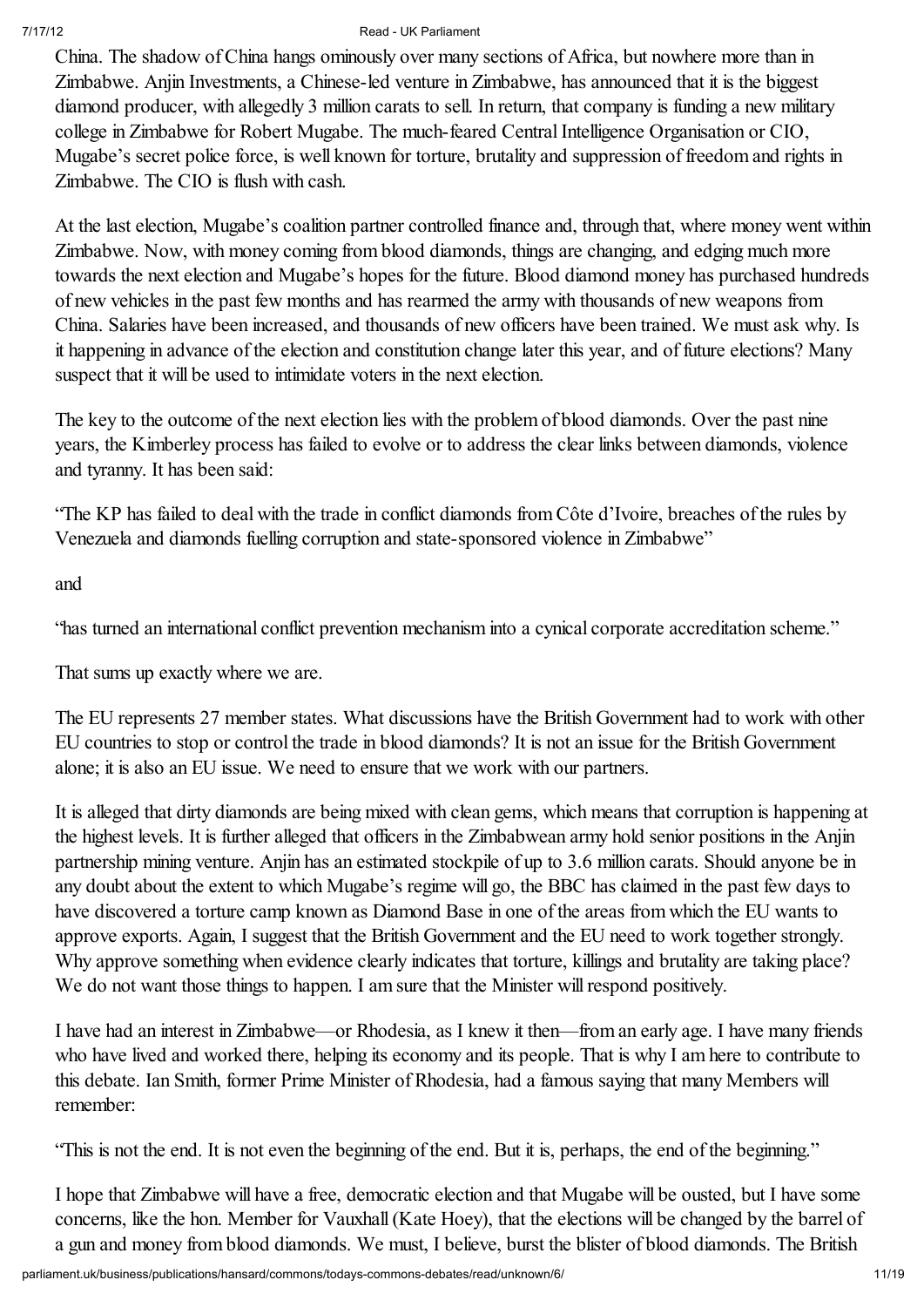Government's involvement is critical.

The Minister is well known for his compassion and his level-headed responses, and we hold him in great respect. I ask him to show us how the British Government, along with their EU partners, will ensure that the democratic process in Zimbabwe is free of violence and brutality, and that the people can decide on their future.

### 10.25 am

### Neil Parish (Tiverton and Honiton) (Con):

Thank you, Mr Havard, for allowing me to make a short speech although I was late getting here. I congratulate the right hon. Member for Neath (Mr Hain) on securing this extremely important debate.

I have quite good experience of Zimbabwe, as I was an election observer in 2000. I have been banned by Mugabe from returning to the country, as I was critical of the regime. This debate is one of many that we have had here that are essential to put pressure on the Mugabe regime.

I have some simple points to make. ZANU-PF and the Mugabe regime need to pay for their army and their tyranny, which is why they need money. That is the blunt message that we need to convey in this debate. Blood diamonds are part of the criminal element that feeds into Government. I would go so far as to call it state-sponsored terrorism and violence. Blood diamonds feed a terrible regime that goes on destroying its people despite the so-called coalition Government in Zimbabwe.

The other point that I want to raise with the Minister is that I have a lot of experience of the European Parliament. Undoubtedly, a lot of countries in Europe with colonial backgrounds have links to different countries. It is therefore important not to take it for granted that all European countries will pull together on Zimbabwe. I ask him to speak to his counterparts in France, Belgium, Germany and all the other states of Europe with past links to Africa to ensure that we pull together to put as much pressure as possible on the regime, close down the trade in blood diamonds and bring about real democratic change. All of this is part and parcel of that. The EU has an important role to play. The diamonds are getting through in various ways, and the EU can do more to pull together. Thank you again, Mr Havard, for letting me speak.

10.28 am

### Ian Lucas (Wrexham) (Lab):

It is a pleasure as always to serve under your chairmanship, Mr Havard. It has been a privilege to listen to my right hon. Friend the Member for Neath (Mr Hain) in this extremely important debate, in which Members have shown their collective experience, knowledge and wisdom. The debate is useful in framing an important period for Zimbabwe. It gives us an opportunity to set some context for the important elections due to take place next year.

I have listened carefully to my right hon. Friend, whose knowledge of the issue we all understand. He brings with him the specific experience of having been a Minister for Africa and having been involved in the Kimberley process. We need to use this debate to consider, analyse and assess where the Kimberley process is. If we are to make progress in dealing not just with Zimbabwe but with Africa as a whole, the steps taken by the international community and international institutions to assess the income from the extractive industries in Africa will be a key part of belief in governance and politics in Africa going forward. It is important that we take that into consideration.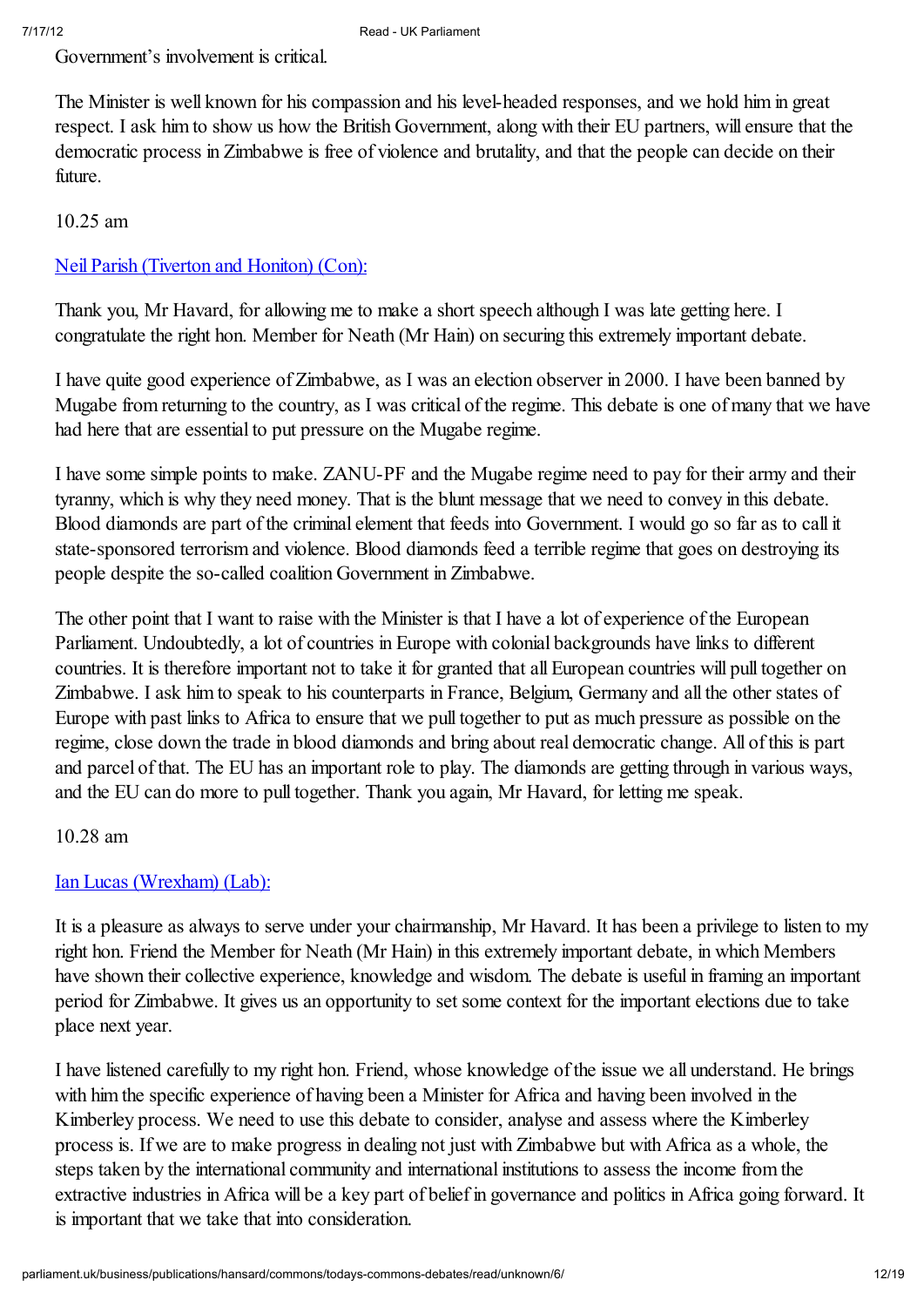I thank the hon. Member for Plymouth, Sutton and Devonport (Oliver Colvile) for his important observations on the importance of independence in judicial processes, which are stillsadly lacking in Zimbabwe. He also made an important point about preparations for next year's elections. Will the Minister reflect on the contribution that parliamentarians can make in observing elections in countries that are undertaking extremely important consultations on constitutional matters? There is an increasing tendency for parliamentarians to be excluded, ironically, from election observation missions. It is a sorry trend. There are a lot of missions. For example, I went to the Congo last year at a very important time for a very important election—the visit was funded by Christian Aid—and I think that I was the only Member of the House of Commons present, although I was joined by a colleague of mine from the House of Lords. It is important that the House of Commons considers the role of parliamentarians at important elections in countries such as Zimbabwe.

With all due respect to the hon. Gentleman, however, we have to be careful and think about the context of our relations with Zimbabwe, the way in which the United Kingdom is perceived there, and our connections and imperial past. That is never an excuse for bad behaviour, but, as I will say later, we need to operate from the perspective of principle and ask what the right thing to do is in dealing with the elections. We must try to avoid the lazy accusation that is so often made against the United Kingdom whereby our actions are perceived through the prism of our imperialist past by some in Zimbabwe, particularly the Zimbabwean Government.

My hon. Friend the Member for Vauxhall(Kate Hoey) made an excellent contribution, as I would expect. I promise to read Roy Bennett's speech, and I am sure that she will give me the full details of it following the debate. An overall assessment of the position in Zimbabwe is desperately needed. We have made some progress. Obviously, the involvement of Mr Tsvangirai in government has mitigated some of the dreadful things that were happening earlier in the decade, but it is clearly the case—much of what my right hon. Friend the Member for Neath has said explains why—that some individuals in Zimbabwe are extracting vast wealth and they are using it for their own personal interest. That explains their desperate efforts to retain power and I take on board the scepticism of my hon. Friend the Member for Vauxhall about them ever giving it up. We have to do all we can to ensure that the people of Zimbabwe, who have suffered so much in recent years, and who still suffer, have the opportunity at the ballot box to elect a Government who truly represent their interests, and not the partial and corrupt interests of many of those people to whom my right hon. Friend the Member for Neath has referred.

We have also heard from the hon. Member for Strangford (Jim Shannon), who made the important point that this is not just a matter for the British Government. Obviously, we operate at a European level through the European Union's institutions, but this process can lead to a positive result only if the international community works together. Institutions need to be developed that can effectively monitor the way in which international trade is conducted and that can ensure that the proceeds of the huge wealth under discussion are used for the benefit of the Zimbabwean people.

On that wealth, transparency in the extractive industries will be key both to effective governance throughout many states in Africa and to dealing with the curse of corruption, which still afflicts so many countries in Africa. We have focused on Zimbabwe and the diamond industry, but the principles of openness and accountability are essential if we are to build credibility and belief in politics in Africa.

parliament.uk/business/publications/hansard/commons/todays-commons-debates/read/unknown/6/ 13/19 Today is an important opportunity for us to reiterate our support for and solidarity with the people of Zimbabwe, following the country's tragic recent history, and to recognise the bravery of so many of the Zimbabwean people who have stood up to state-sponsored violence and intimidation over so many years. We as the United Kingdom have a responsibility to promote peace and democracy in Zimbabwe, and successive British Governments have been guided by the principle of how best to make it possible for the people of Zimbabwe to decide on the future of their own country. Of course, our own relationship has been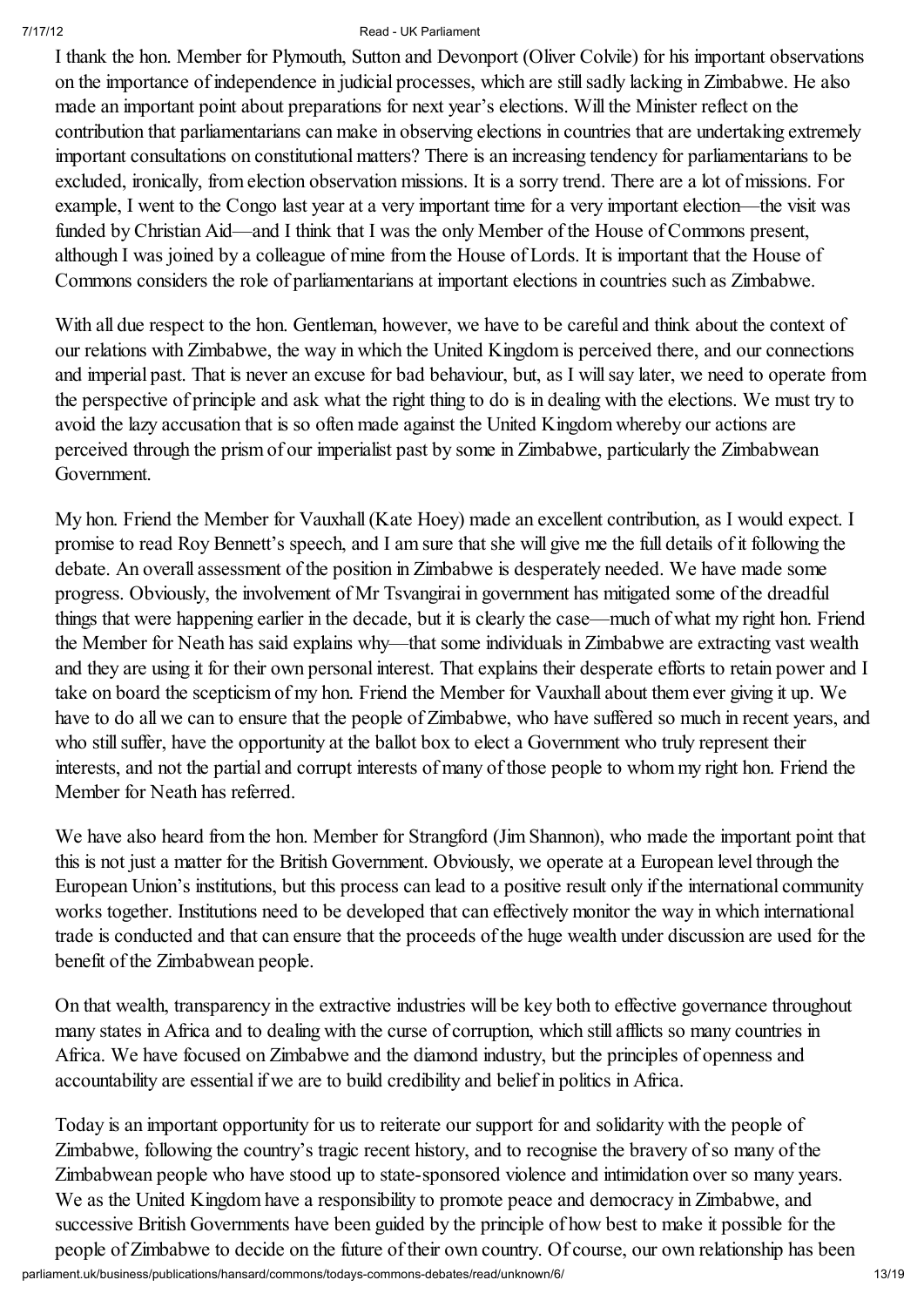perceived through the prism of our historic role, but it is important that our present policy is based on principles of openness and accountability and that it should be seen as such by the Government of Zimbabwe.

To set that relationship in context, the previous Labour Government increased aid to Zimbabwe to £67 million in 2009-10, and I am pleased that the present Government have maintained their own commitment to bilateral support. We want to do all we can to support the people of Zimbabwe, and our own constituents also feel strongly about the issue. The Government of Zimbabwe should recognise that. Our commitment is an historic one and it should continue.

It is extremely important that we pay tribute to the valuable work of a number of organisations in and around Zimbabwe, including Global Witness, to which my right hon. Friend the Member for Neath has referred, the Open Society Foundations, the British Trades Union and Action for Southern Africa, which arose out of the anti-apartheid movement. They have all informed and contributed to the debate.

I note that Members from all parties have started questioning the credibility of the Kimberley process. The evidence produced by my right hon. Friend is extremely important and deeply worrying. What is the UK Government's present assessment of the credibility of the Kimberley process? Do they think that enough is being done to regulate the diamond industry fully and properly, both generally and specifically in relation to Zimbabwe? We have agreed during this debate that the issues are of international importance and that they need to be dealt with on an international basis. In order to achieve an effective international process, we must have belief in the processes that we have set up. My right hon. Friend has raised some real concerns, and unless they are addressed, it will be difficult to retain the trust required in the process to enable us to participate effectively.

This debate is timely, because just a few weeks ago a group of western ambassadors visited two highsecurity mining fields in Zimbabwe—the Chinese-owned Anjin and Marange resources. The group was headed by the EU ambassador to Zimbabwe, Aldo Dell'Ariccia; the first visit was by foreign diplomats. The Minister will know that, since the EU ambassador's return, he has spoken about his doubts about the transparency of the operations. What discussions have the UK Government had with the EU ambassadors who visited the fields, and what were the outcomes of the recent visit?

We have also heard of Members' concerns about enforcement. Critics believe that the Kimberley process appears to be applying enforcement only to crimes committed by rebel groups, but not to human rights abuses committed by Governments such as Zimbabwe's. The Kimberley process took the decision in November 2011 to lift a ban on the sale of diamonds from the Marange fields in Zimbabwe. We have heard the evidence today; it is deeply disturbing and specific in content, and without a response to those allegations it is difficult to extend further support and confidence to the Kimberley process. What representations have the Government made to those supervising the Kimberley process on human rights abuses in Zimbabwe's diamond fields?

As I have said, transparency is crucial in all extraction mining activities, including

the diamond sector. As my right hon. Friend the Member for Neath set out, the Opposition party, the Movement for Democratic Change, runs the Ministries of Finance, of Education, Sport and Culture, and of Health and Child Welfare, while Mugabe's ZANU-PF retains other Ministries, including the Ministry of Defence and the Ministry of Mines and Mining Development. The Finance Minister, Tendai Biti, reports that the Treasury is yet to receive money from the owned Anjin and Marange diamond reserves, and a crucial and simple question must be addressed: where is the money going?

It is essential that funds from diamond reserves go directly to the Treasury of Zimbabwe so that it can support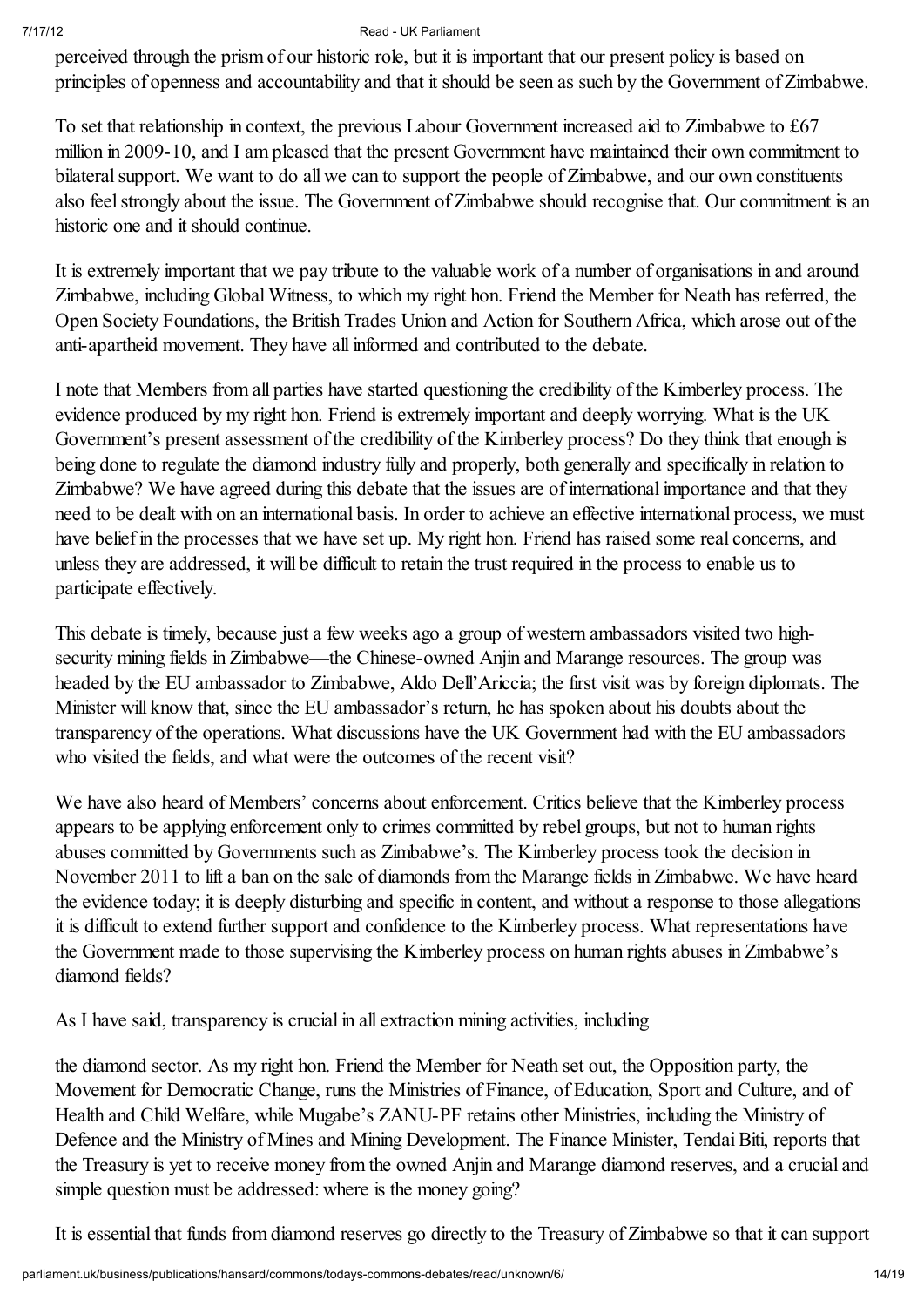the people of that country and their specific needs. As we have heard, life expectancy remains low, but the Zimbabwean Government are slowly rebuilding the education and health infrastructure. We—the British taxpayer—are trying to help with that process, but we must know and understand that the proceeds of Zimbabwe's wealth will be spent on Zimbabwe's real needs: doctors, nurses and teachers.

In a bilateral aid review by the Department for International Development for 2011-12, the Government rightly focused on the UK's commitment to improving health and education for the people of Zimbabwe, including maternal and child health, water and sanitation. We cannot, however, countenance a situation in which the proceeds of Zimbabwe's wealth are used for the personal aggrandisement of politicians, or the corrupting or influencing of elections. It has been widely speculated that money is being diverted away from the progress that we all want to see, and used instead to supplement and support President Mugabe's security forces. None of us wants a repeat of the horror and bloodshed that took place in the run-up to the 2008 elections in Zimbabwe, when ZANU-PF supporters and secret policemen killed and tortured hundreds of people. There are reports that Mugabe's regime has already used diamond money to buy weapons and invest in training to intimidate voters in the elections. Less than a year before Zimbabwe's next election, can we be confident that diamond assets will not go towards funding ZANU-PF electoral violence?

I look forward to hearing the Minister reiterate the UK's support for the reform ofsecurity forces in Zimbabwe, particularly with regard to preventing ZANU-PF violence and intimidation in the run-up to elections. What discussions have the UK Government had with the Southern Africa Development Community and the African Union to push the issue of security sector reform?

I hope that the Government are working with the international community to ensure the strong presence of electoral observers—including parliamentary observers—both prior to and during the elections in Zimbabwe next year. Reports suggest that the EU is considering removing or suspending some of the targeted sanctions. What discussions have the Minister or his colleagues had with the EU on that issue, and what is the position of the UK in those discussions?

We all know that Zimbabwe has great potential, not only because of its courageous people but because of its past agricultural productivity, resources and the region's natural advantages. Given our strong historical ties, the UK has a responsibility to do all it can to help to ensure that Zimbabwe becomes a prosperous, stable country. That includes ensuring that the diamond process is transparent, that funds reach the Treasury and that the population benefits. It is our responsibility to exert as much pressure as we can to achieve that end, and I hope that the Minister's comments willreaffirm that collective goal.

### Mr Dai Havard (in the Chair):

Thank you. I call Geoffrey Clifton-Brown.

The Parliamentary Under-Secretary of State for Foreign and Commonwealth Affairs (Alistair Burt):

That is not me.

Mr Dai Havard (in the Chair):

I apologise. I should have struck that name off.

10.44 am

The Parliamentary Under-Secretary of State for Foreign and Commonwealth Affairs (Alistair Burt):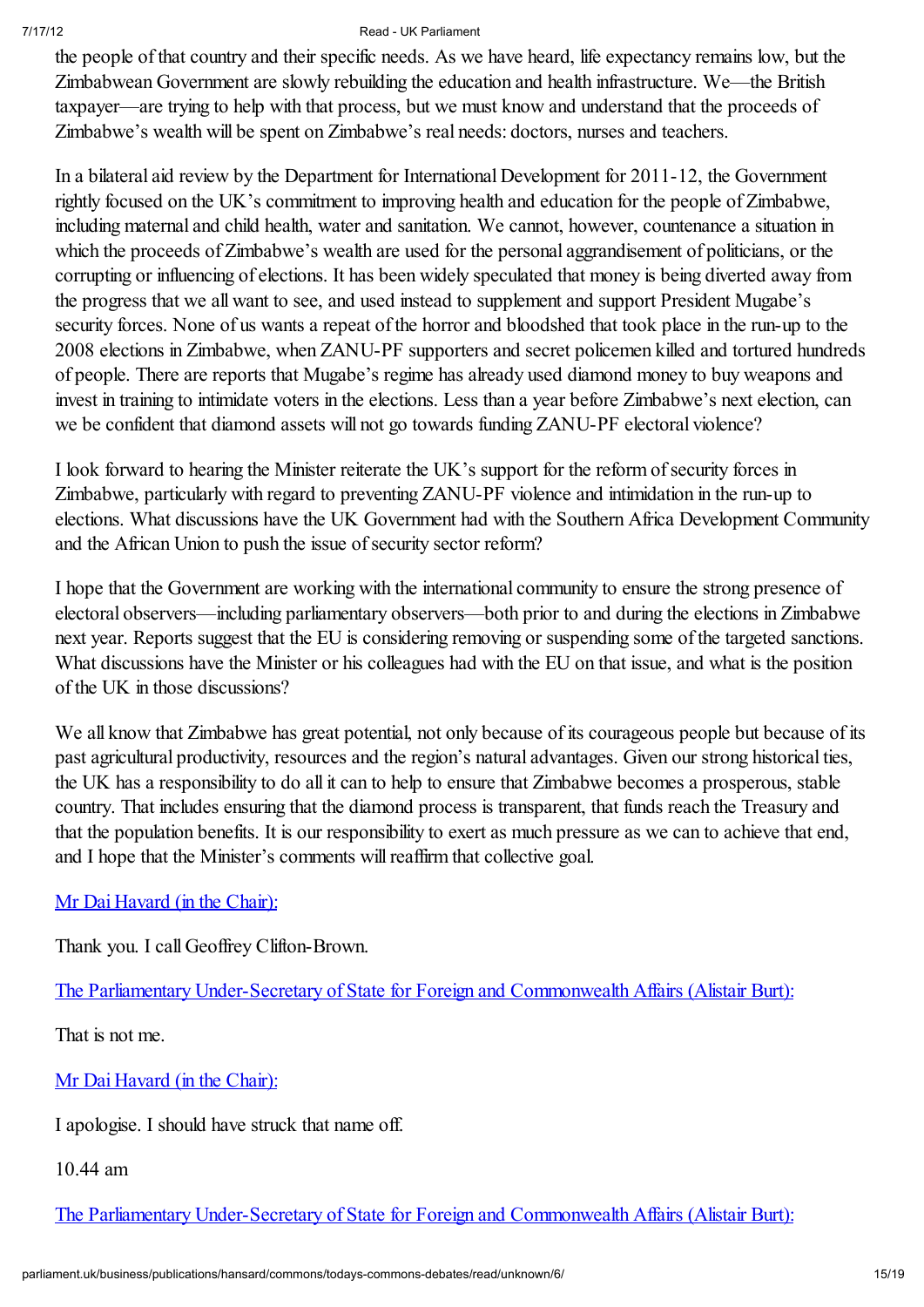In the absence of my hon. Friend the Member for The Cotswolds (Geoffrey Clifton-Brown), I will begin by thanking you, Mr Havard, for chairing the debate. It is a pleasure to serve under your chairmanship. I also apologise for the obvious absence of the Minister for Africa, the Under-Secretary of State for Foreign and Commonwealth Affairs, my hon. Friend the Member for North West Norfolk (Mr Bellingham). As the hon. Member for Vauxhall(Kate Hoey) said, he is currently travelling on the continent, although I know that he has taken a keen interest in this debate. He has followed this issue closely over recent months, and I suspect that he has been in contact with most of the Members present today. He will be interested to read the text of the debate, and he helped me considerably with compiling a response.

I also thank the right hon. Member for Neath (Mr Hain) for initiating the debate. His background in this issue, his courage over the years in dealing with the issues that lie behind this debate, not only in Zimbabwe but in South Africa, and his knowledge of the area and work as a Minister, have been exemplary. I appreciate his comments and I will reflect on them as the debate progresses. I share the comments made by the hon. Member for Wrexham (Ian Lucas) about other hon. Members who have made significant contributions to the debate and expressed their various points of view and knowledge.

I would like to highlight the work of Global Witness and the contribution that it has made with the publication of its report and the various other issues with which it is involved. I commend it for its unrelenting efforts to keep the spotlight firmly on Marange diamonds, and stress how much the Government share its concerns. The issues raised today are of considerable importance for the future of Zimbabwe and the prospects for free and fair elections in that country, and it is therefore important that we approach the debate in that context.

Since the formation of the inclusive Government, the situation in Zimbabwe has grown increasingly complex. We should no longer view Zimbabwe solely through the lens of Mugabe's continued grip on power, although we must not be naive in assessing prospects for the future. The hon. Member for Strangford (Jim Shannon) and other hon. Members have been keen to press that point, and I assure the Chamber that the Government are in no way being naive when assessing the current situation of the Zimbabwean Government. For each reform made, another appears to be ignored. Instances of human rights abuses continue to decline, but lowlevel intimidation and harassment continue. The visit of the UN high commissioner for Human Rights was an important step forward, but the day after her departure an MDC activist was brutally killed as a result of political violence.

Therefore, before I address in detail the issue of Zimbabwe's diamonds and the relevant EU measures, I would be grateful for a few minutes in which to set out the broader picture as viewed by the Government. First, as has been noted in previous debates, we must acknowledge the fundamental progress that has been made in Zimbabwe since the formation of the inclusive Government in 2009, and particularly the impressive and vital turnaround of the Zimbabwean economy. It is fair to say that the pace of political progress has been slower than economic progress, but there have been steps forward, particularly within the last six months. Two key pieces of legislation—the Human Rights Commission Bill and the Electoral Amendment Bill—are about to pass through Parliament. Those important steps demonstrate that the global political agreement is not yet dead.

Even more important is the progress that has been made in the constitutional process, and we understand that negotiators from all parties have agreed a final draft that willsoon be submitted to principals for approval. Once agreed, a second all-stakeholders conference should follow before the constitutional referendum takes place, and that is expected before the end of the year. Understandably, there are critics of the process, and particularly of the violence associated with the early stages of outreach. None the less, it represents a significant achievement and an important step towards the elections that we expect to see next year.

It is also important to recognise the ongoing efforts of President Zuma and his partners in the Southern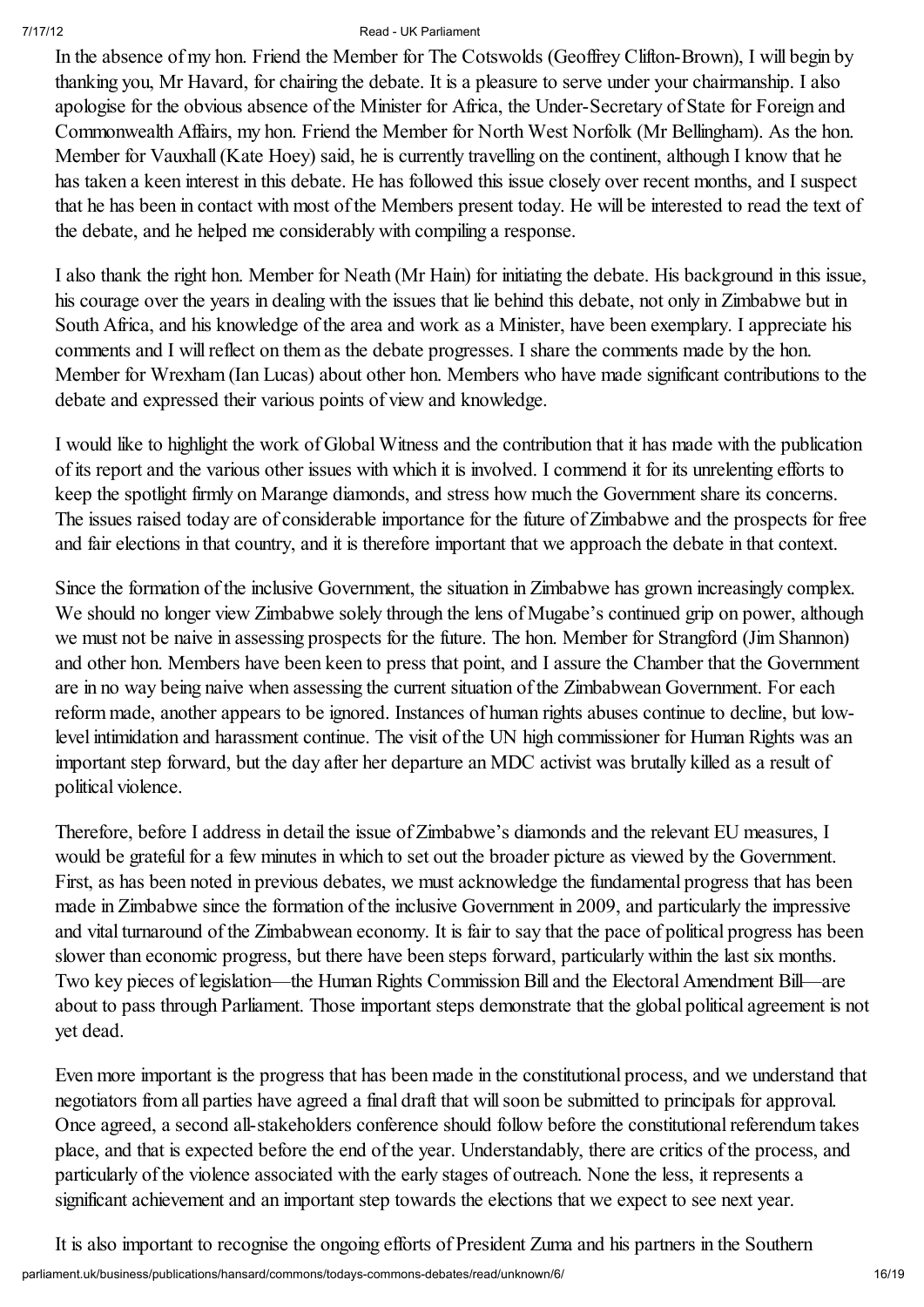African Development Community—a point made strongly by my hon. Friend the Member for Plymouth, Sutton and Devonport (Oliver Colvile). At the Luanda summit on 1 June, SADC again confirmed that elections cannot take place until necessary reforms have been completed. We continue to support SADC in its role as guarantor of the global political agreement, and applaud its efforts to work with all parties to keep the reform process moving forward.

The hon. Member for Wrexham raised the issue of freedom and fairness, and of elections and the importance of electoral monitoring including parliamentarians. I strongly support him on that. I was an election observer in South Africa in 1999, for the second elections there. Parliamentarians have an immense contribution to make, and it is increasingly important that they have, and take, the opportunity. We look with some concern at attempts to make it more difficult for parliamentarians to take part, so it is important to keep that process moving forward. More than one hon. Member said that South Africa had to take its responsibilities seriously and ensure that what everyone is talking about, a freer and fairer election process, actually happens on the ground. That will be the acid test of whether those currently in power in Zimbabwe recognise the democratic right of a people to change their Government as and when they wish, and to ensure that the process is there for that to be a possibility.

Such a commitment is vital, despite progress, as there is a long road to travel and a closing window of opportunity. High Commissioner Pillay identified many unresolved issues following her recent visit, in particular, the risk posed by some partisan elements in Zimbabwe's security sector. We share her concerns that

"unless the parties agree quickly on some key major reforms and there is a distinct shift in attitude, the next election…could turn into a repeat of…2008".

That continues to be the unfortunate, underlying reality of the situation in Zimbabwe. I hope that that note of caution is recognised by the Chamber. We very much understanding that reforms are not irreversible. Everything has to be watched very carefully, despite the progress that has been made.

That leads me back to the central issue that is being debated today: the question of Zimbabwe's diamonds and the influence they will have on the coming elections. The concerns raised by the right hon. Gentleman are shared by the Government. As he is aware, there have been some positive developments. The most recent reports by civil society confirm that human rights abuses in Marange have decreased significantly since their peak in 2008, and we welcome that. However, I share the right hon. Gentleman's concerns that revenue from Marange diamonds is being used to build an infrastructure of violence and intimidation in the run-up to elections. It is clear that revenue from diamonds is being siphoned off, as the hon. Gentleman mentioned. Finance Minister Biti reported a shortfall of \$92 million of revenue in the first quarter of 2012.

The question of governance and transparency in diamond revenue flows therefore remains genuinely difficult to answer. It is clear that although there is still an important role for the international community—of course, we have discussed this with partners—solutions will have to be found inside Zimbabwe in light of lack of international unity. We have raised concerns about the handling of diamond finance with the British Virgin Islands. We will continue to work with international partners to support Zimbabwe, but our focus is increasingly on helping to improve conditions for effective regulation of the industry. We are, therefore, supporting initiatives by the World Bank and International Monetary Fund in the mining sector. We will also bring the new Global Witness report allegations on Anjin to the attention of the Chinese.

The challenge in achieving international unity was illustrated by the difficulties faced by the Kimberley process in dealing with the situation in Marange. Despite being unable directly to address human rights violations due to its narrow mandate, the Kimberley process managed to impose a near total ban on Marange diamond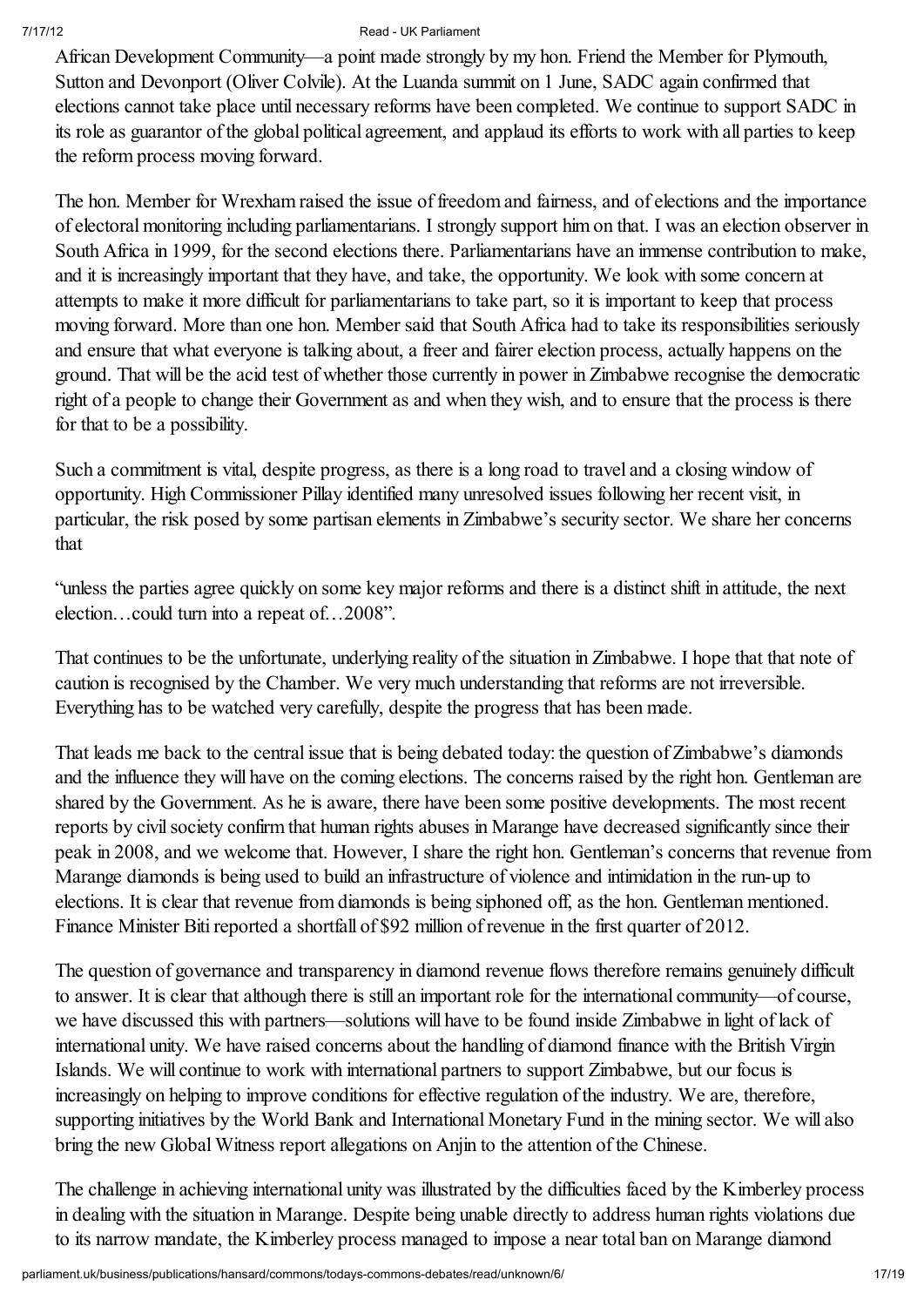exports from 2009 to 2011. The agreement reached at Kinshasa last November, to allow restricted exports, is robust but fair. It allows Zimbabwe only to export diamonds from the Marange region that comply with Kimberley process standards. It established a credible independent monitoring mechanism to ensure those standards are respected, including a role for civil society—something hon. Members from all parts of House have supported the fight to achieve. However, as is well known to hon. Members, the remit of the Kimberley process only allows it to take action to tackle

"rough diamonds used by rebel movements or their allies to finance conflict aimed at undermining legitimate governments".

It is unable directly to address the issue of revenue flows from the sale of diamonds in Zimbabwe, although it has played a helpful role in increasing transparency over production and export data from Zimbabwe.

In answer to the questions from the right hon. Member for Neath and others, I confirm that the UK would like to see the Kimberley Process's mandate expanded to enable it to take human rights more explicitly into consideration. We have negotiated a strong EU position—the hon. Member for Strangford was keen to know what we had been doing with EU members, and their responsibility—that reflects our sense that the mandate of the process must be widened, and we are encouraging other Kimberley process participants to support that position.

### Mr Hain:

I welcome the fact that the Minister has indicated that the Government willseek to broaden the remit of the Kimberley process on rough diamonds. However, despite a welcome indication that he willraise the question of Anjin with the Chinese Government, he has not said yet whether Anjin, Sam Pa and the Sino-Zimbabwe development will be put on the EU sanctions list when the British Government go to the Foreign Affairs Council meeting on Monday.

### Alistair Burt:

May I address that point a little later in my remarks? The right hon. Gentleman anticipates where I am going.

While in principle we welcome the development of a supplement on diamonds to the OECD due diligence guidance for responsible supply chains of minerals from conflict-affected and high-risk areas, we do not believe that this is the right time to launch such a process given the risk of undermining ongoing efforts to reform the Kimberley process. An OECD-led process would also be effective only if the diamond industry and diamond producing states agreed to participate, and therefore significant further consultations would be needed before any such process could begin.

That leads me on to the important and live question of the EU's targeted measures on Zimbabwe. As all are aware, those measures are under discussion in Brussels. In answer to the questions from hon. Members, let me set out our aim. We want to support the process towards a credible referendum ahead of free and fair elections in 2013. In doing so, we need to encourage progress and incentivise reform, which is why we need to use the measures in the right way to effect a change in behaviour. Therefore, we, and our EU partners, are looking at what options exist to best respond to the clear calls from reformers, including the Movement for Democratic Change, the UN High Commissioner for Human Rights, and President Zuma and the SADC, for the EU to show flexibility to support the reform process.

parliament.uk/business/publications/hansard/commons/todays-commons-debates/read/unknown/6/ 18/19 I was grateful to the hon. Member for Vauxhall, because she put it correctly when she spoke of mixed feelings about how to proceed, and of the uncertainty. I do not think it would be any surprise to indicate that that is exactly where we all are. It is difficult to get the balance right. However, we believe the best way to